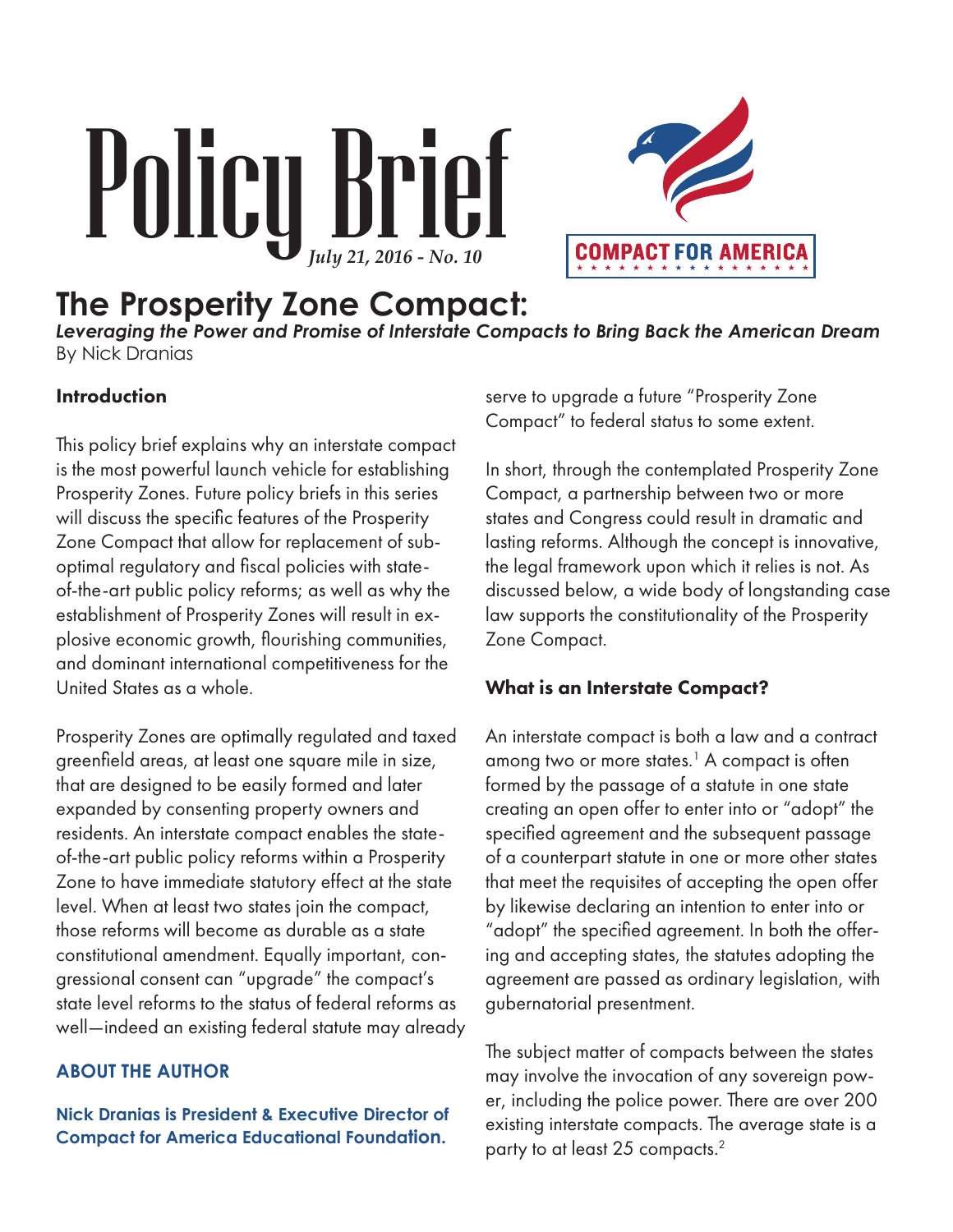Although most compacts deal with subject matters that have immediate and direct interstate impacts, such as a shared boundary line or water resources, others simply coordinate and standardize intrastate policies for the sake of encouraging greater policy certainty and reliability among member states, their residents and businesses. The Interstate Insurance Product Regulation Compact, for example, requires all member states, even those that do not share boundaries, to adopt the same intra-state regulatory standards for approving insurance companies and insurance policies.<sup>3</sup> Likewise, the Agreement on Qualifications of Educational Personnel coordinates the uniform recognition of public school teacher certification among member states.<sup>4</sup> Similarly, the Interstate Medical Licensure Compact provides relatively streamlined and reciprocal licensure processes for various medical professionals.<sup>5</sup>

In our nation's interconnected economy, the use of interstate agreements to coordinate intrastate public policy is not surprising. Every state has a mutual interest in each other's intrastate public policy to maintain a familiar and predictable legal framework for their own businesses and residents as they travel and do commerce among the states. One of the earliest interstate compacts reciprocally guaranteed the continued protection of existing property and contract rights in the adopting states from "any law which rendered those rights less valid and secure."<sup>6</sup> Although this early compact guaranteed continuity of internal policies among bordering states, given modern transportation and communication, such mutual interest is the same regardless of whether the states are located geographically next to each other or across the country.

For the same reason that nearly every state has adopted uniform laws on topics such as commercial transactions, adult guardianships, and trade secrets, virtually any intrastate public policy is reasonably embedded in a compact. That's why the subject matters of existing interstate compacts now span a huge public policy spectrum—from boundary line resolution, to regulatory policy, to economic development, to transportation policy, to tax law coordination, to

advancing constitutional amendments.

#### A Deeper Dive into the Prosperity Zone

The Prosperity Zone Compact borrows various aspects of many other existing interstate compacts to unite willing states and Congress behind a powerful framework for regulatory and fiscal reform in greenfield areas. Of greatest structural similarity to the Prosperity Zone Compact are compacts that establish joint or multi-state regulatory and economic development pacts for sub-state local or regional jurisdictions.

The Tahoe Regional Planning Compact adopted by the States of California and Nevada, for example, has established a detailed joint regulatory and governance framework for the use and development of designated waters and land around Lake Tahoe.<sup>7</sup> This framework has created a governing body that is empowered to issue (and refuse) development and activity permits; and to enforce unusually strict codes limiting land and lake uses in its limited jurisdiction. Washington and Oregon have likewise joined the Columbia River Gorge Compact, which has the purpose of establishing a regional agency to disapprove county land use ordinances and to enact ordinances setting standards for using nonfederal land within a designated area.<sup>8</sup>

Kansas and Missouri have entered into a compact to create "a special district and commission to promote and coordinate the arts, cultural activities (including sports) for the public" known as the Kansas and Missouri Metropolitan Culture District Compact.<sup>9</sup> Similarly, Congress has passed legislation to authorize the states of Mississippi and Tennessee to join in the Chickasaw Trail Economic Development Compact "to create a development authority which incorporates public and private partnerships to facilitate the economic growth of such areas by providing developed sites for the location and construction of manufacturing plants, distribution facilities, research facilities, regional and national offices with supportive services and facilities, and to establish a joint interstate authority to assist in these efforts."10 A similar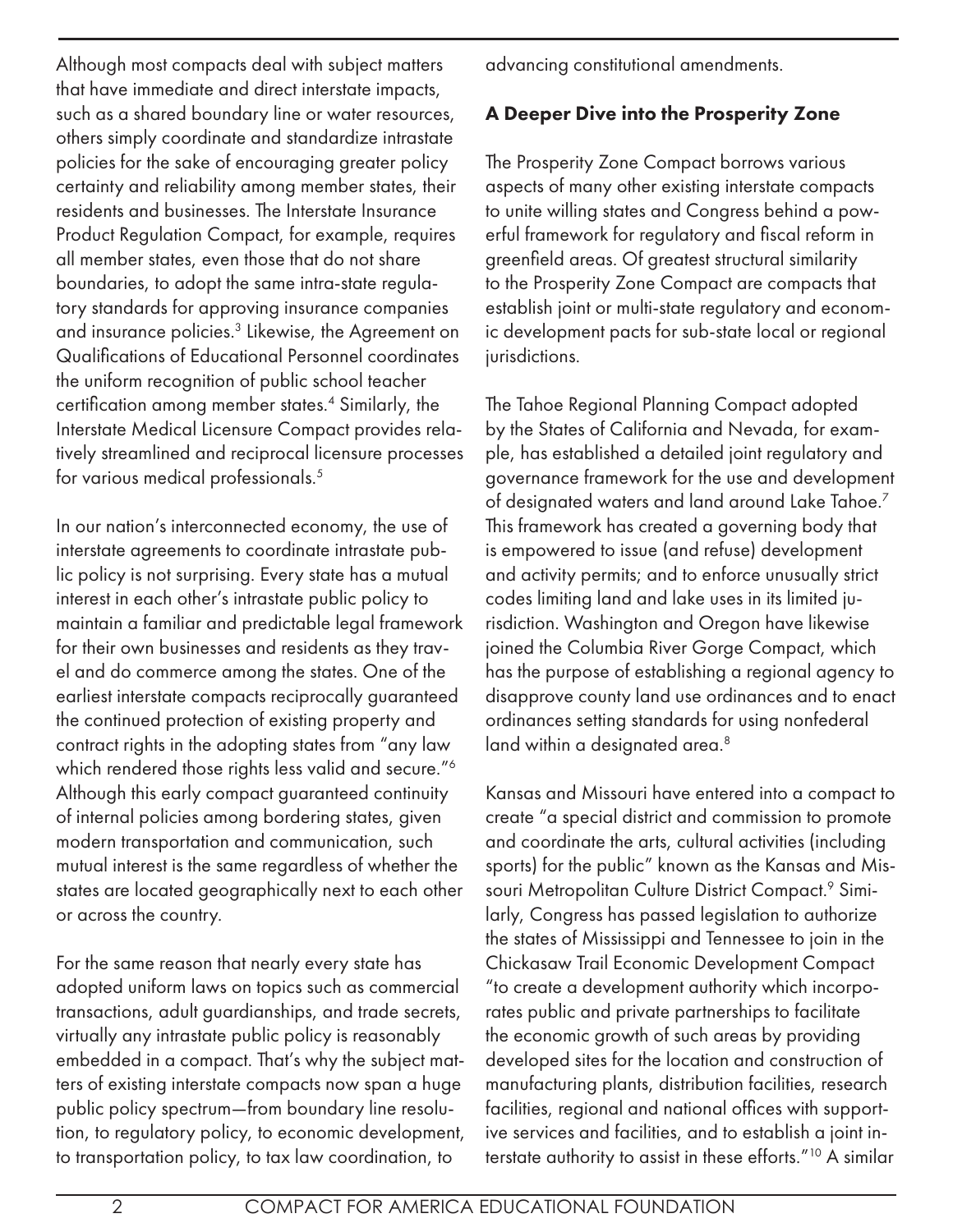concept has been deployed by Missouri and Illinois in the Bi-State Development Agency Compact.<sup>11</sup>

The common feature of the foregoing compacts is that they create one or more local or regional agencies or governing bodies that can implement desired public policies in a designated area even to the extent of overriding contrary state and local law. Of course, each of the foregoing compacts encourage a public policy of relatively activist government from

state to "press" a regulatory and fiscal policy "reset button" for a green field area by petitioning for the formation of a streamlined special district known as a "Prosperity District" to govern them. The area lightly governed by the Prosperity District thereby becomes a "Prosperity Zone," the jurisdiction of which can be expanded to adjacent areas through a similar unanimous petition of affected property owners and residents.

a top-down perspective. But the power of the interstate compact is policy content neutral. It is not reserved exclusively for activist government. There is no principle of law that says expansions of government power through an interstate compact are lawful, but not limitations of government power.

Therefore, just as compacts can be used to create to create governing bodies to furnish a top-down layer of activist government for more intensive regulation, spending, taxation or central planning in a designated area, it is

#### *Prosperity Zone Compact Key Features*

*Ease of Formation and Expansion. Prosperity Zones and corresponding governing Prosperity Districts are formed and expanded through a simple petition process for greenfield areas that consist of a minimum of one square mile of unencumbered land located at least 6 miles outside of any existing municipality (unless the municipality invites formation of a Prosperity District within its jurisdiction by local law).*

*Deep Regulatory Reform. Statutory state and local regulatory policy in the Prosperity Zone are replaced by a default reliance on the common law of property, contract and torts and malum in se criminal law augmented by authority granted to the Prosperity District to adopt regulatory best practices only where relevant risks cannot be allocated by contract and which authorize only the least restrictive regulations after proof of their necessity and efficacy is advanced through a detailed regulatory impact study process, subject to repeal after five years.*

only logical that an interstate compact could also be used to create governing bodies to empower local communities to remove layers of government from the bottom-up for optimal regulation and free market economic development. That's precisely what the Prosperity Zone Compact does.

The passage of legislation to adopt the Prosperity Zone Compact in just one state immediately empowers property owners and residents of the adopting

and minimizes uncertainty by quickly establishing or expanding the Prosperity District based on objective and uniform criteria that can be met by anyone. In fact, the district can be established in as soon as 20 days after submission of minimal paperwork to the Governor and Presiding Officers of the Legislature of the State adopting the Prosperity Zone Compact, which consists of a petition evidencing (a) unanimous consent of all affected property owners and residents, (b) a legal description

The petition process precludes cronyism

of the encompassed land, which must consist of at least one square mile of unencumbered land located at least 6 miles outside of any existing municipality (unless the municipality opts into the Prosperity Zone Compact by local law), (c) the designation of the initial district governing board, (d) initial governing charter, and (e) revenue sharing covenant guaranteeing a neutral fiscal impact on the state.

Once the Prosperity District is formed, deep public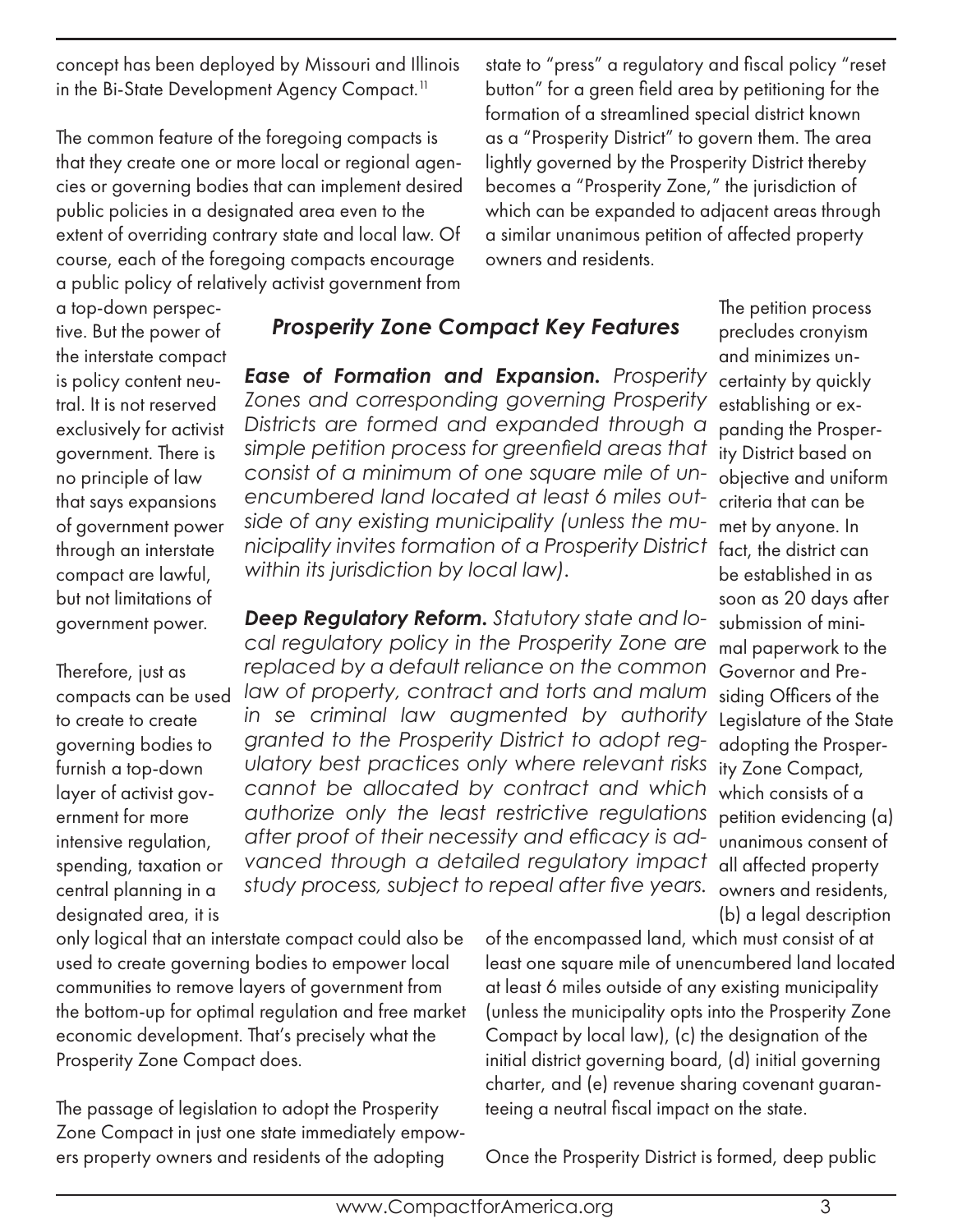policy reforms targeted to the affected area immediately replace existing state laws, governing bodies and agencies, taxes and regulations. Specifically, state and local regulatory authority is limited to those regulations that are carefully reviewed to ensure they actually protect life, liberty and property where the common law of torts, contracts and property would otherwise fail to do so. Neither the Prosperity District nor any other state or local agency or governing body may exercise eminent domain authority in the zone. The municipal service authority of the Prosperity District is limited to only those services that are absolutely necessary or approved by a supermajority of property owners; and procured through competitive outsourcing and public-private partnerships. State and county-wide taxes arising from statutory authority are replaced in the area with a revenue

The Prosperity Zone Compact would replace decades of special interest-driven counterproductive tax and regulatory policies with best practices in easily formed and expandable areas. But can the Prosperity Zone Compact withstand legal scrutiny? The short answer is yes. Interstate compacts can offer all of the power and authority of an ordinary state statute plus the durability of a sovereign contract and the capacity to replace federal law with congressional consent. Governing legal precedent is clearly supportive of the Prosperity Zone Compact, as discussed below.

#### The Prosperity Zone Promises Reform Now

A concern sometimes expressed about the Prosperity Zone Compact is that it cannot have any legal

sharing covenant to run with the land in the zone, which guarantees revenue neutrality to the surrounding state and county.

Once at least two states pass the same legislation to adopt the Prosperity Zone Compact, a sovereign contract is formed between them whereby the foregoing state-level reforms become entrenched in the Prosperity Zone from future repeal and reciprocally recognized. The Compact is also designed to "upgrade" the reforms already in effect within

## *Prosperity Zone Compact Key Features*

**Deep Tax Reform.** Statutory state and local tax a joint or concurrent policy in the Prosperity Zone is replaced with a revenue sharing covenant that runs with the land in the zone which must have a neutral or positive fiscal impact.

**Powerful Debt Reform.** The borrowing authority of the Prosperity District is limited to value of assets and revenues received by the district and without recourse to the surrounding state or the federal government.

*Streamlined Governance.* The Prosperity District is denied tax, civil forfeiture, and eminent domain authority and restricted to furnishing municipal services that are absolutely necessary subject to two-thirds override by the managing board of the district on a case-by-case basis and procured through competitive outsourcing and public-private partnerships.

the Prosperity Zone to include the similar replacement of suboptimal federal laws, taxes and regulations with best practices as well. This upgrade would require congressional consent that approves the Prosperity Zone Compact.

effect before it receives congressional consent in the form of resolution passed by the House and Senate. This concern is based on the text of article I, section 10, clause 3 of the United States Constitution, which provides: "No State shall, without the consent of Congress . . . enter into agreement or compact with another State." The broadness of the language of the "Compact Clause," when read literally in isolation, seems to indicate that all agreements between or among states would

require the consent of Congress. This interpretation would be wrong because the Supreme Court has never interpreted the Compact Clause based on its literal meaning in isolation from the rest of the Constitution.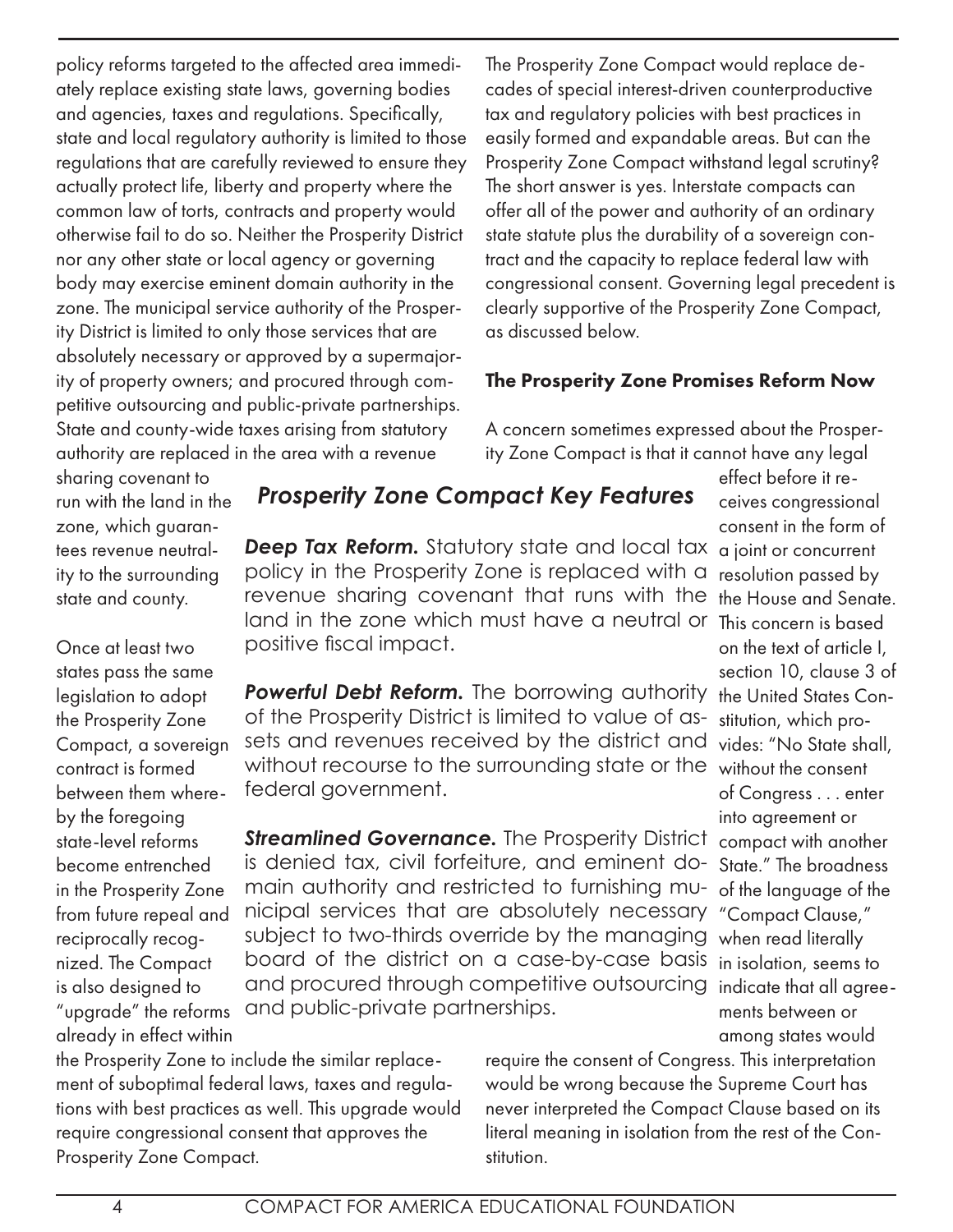In recognition of the limited and enumerated powers of the federal government, the Supreme Court has long recognized that the Compact Clause sweeps no more broadly than is needed to defend federal supremacy in the exercise of its delegated powers. For example, over one hundred twenty years ago, in *Virginia v. Tennessee*, 148 U.S. 503, 518 (1893), the Supreme Court held that only those interstate agreements which affect the power of the national government or the "political balance" vis-à-vis the states and the federal government require the consent of Congress.<sup>12</sup>

Respect for the principle of state sovereignty drove the Court to rule that the Compact Clause is not a freestanding prohibition on any and all interstate compacts that lack Congressional consent. As held in *U.S. Steel v. Multistate Tax Commission*, 434 U.S. 452, 495 (1978), if an interstate compact merely contracts for the exercise and coordination of powers that states could exercise rightfully on their own, without enhancing their power relative to the federal government or invading any power of the federal government, that compact does not trigger the need for Congressional consent. It does not matter if the Compact might lend "strength in numbers" to a federal lobbying campaign by member states. *U.S. Steel*, 434 U.S. at 479 n.33.

Further, the Court has held very clearly that the Compact Clause is exclusively concerned about such "vertical" effects *vis-à-vis* the states and the federal government. It has expressly refused to apply the Compact Clause based on the "horizontal" effects of an interstate compact, such as concerns about the adverse effects of "collusion" among compacting states. *Id.* at 473, 478. Instead, the Court has ruled that horizontal effects that do not alter the balance of power between the states and the federal government do not implicate the Compact Clause. *Id.*

In view of these principles, there is no question that the Prosperity Zone Compact can have immediate effect upon state passage of legislation adopting it for three reasons.

First, when it is passed by only one state, the Compact expressly only has the status of state legislation and an offer to compact with other states. No sovereign contract is formed at that time, no interstate commission is formed, and the state remains fully free to repeal the legislation or amend it. In other words, the Compact is purely statutory upon its first enactment. Hence, the Compact Clause is not implicated at all.<sup>13</sup>

Second, it should be observed that the Prosperity Zone Compact actually already enjoys a measure of congressional consent. The Compact expressly invokes 4 U.S.C. § 112, which gives congressional consent "to any two or more States to enter into agreements or compacts for cooperative effort and mutual assistance in the prevention of crime and in the enforcement of their respective criminal laws and policies, and to establish such agencies, joint or otherwise, as they may deem desirable for making effective such agreements and compacts." Federal courts have already held that 4 U.S.C. §112 provides congressional consent, in advance, to a wide range of interstate agreements related to criminal justice, such as compacts on extradition and on providing special correctional services, as well as the interstate transfer and supervision of offenders on probation or parole supervision.<sup>14</sup> 4 U.S.C.  $\S$  112 itself was specifically upheld by the Supreme Court as effectively giving advance consent to an interstate compact formed decades after the statute's original enactment. *Cuyler*, 449 U.S. at 440-41.

There is nothing in the text of the 4 U.S.C. § 112 that suggests it cannot be applied to give congressional consent to the Prosperity Zone Compact. So long as the compact in question enables "cooperative effort and mutual assistance" in preventing crime and in criminal law enforcement through "desirable" agencies, the compact falls within the scope of the plain language of 4 U.S.C. § 112. The Prosperity Zone Compact literally falls into this category by (a) authorizing the formation of Prosperity Districts which are vested with exclusive governing authority in their jurisdictions, including the power to promulgate and enforce criminal law, and requiring reciprocal rec-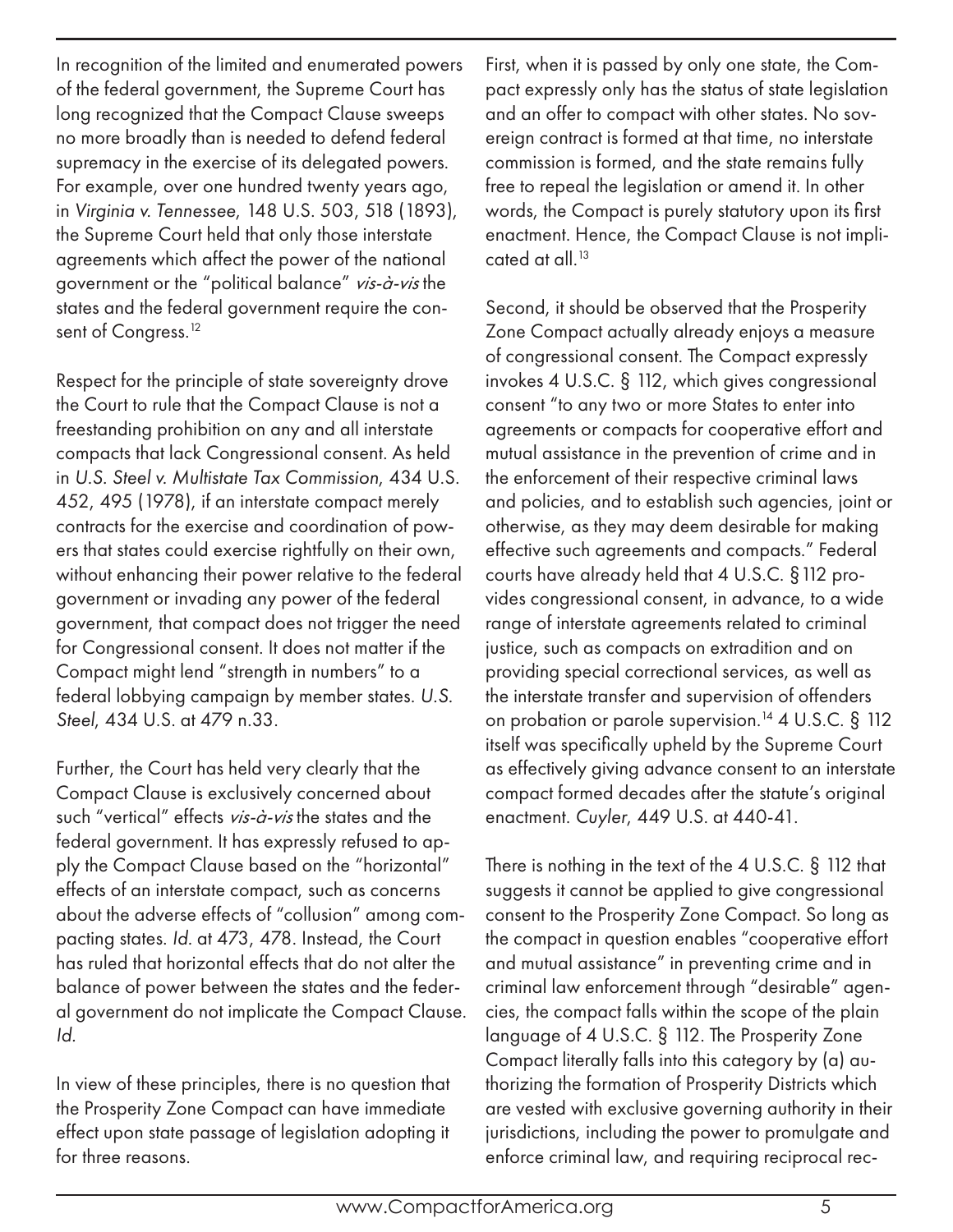ognition of such authority among all member states and (b) requiring disputes over related jurisdictional and interpretative disputes between and among federal and state agencies to be settled by alternative dispute resolution overseen by its interstate commission. To some extent, therefore, congressional consent already exists for the Prosperity Zone Compact, allowing it to be immediately effective upon formation to the extent that it encroaches on federal criminal law and policy. But even if other features require further congressional consent to be effective, the Prosperity Zone Compact is still perfectly viable.

The third reason why the Compact Clause is no bar to the effectiveness of the Prosperity Zone Compact is because the Compact uses conditional enactments to ensure the Compact Clause is fully observed. Specifically, it uses conditional enactments to segregate the effectiveness of those contractual provisions that merely exercise and coordinate powers that states could exercise rightfully on their own, such as reciprocally recognizing and committing to maintain the compact's state law reforms, from those provisions that may be construed as overriding contrary federal law and policy beyond that which is already authorized by 4 U.S.C. §112. The former are deemed immediately effective upon a second state adopting the Compact. The latter are expressly deemed effective only if the requisite additional congressional consent is secured.

The use of conditional enactments in this way precludes any claim that the Prosperity Zone Compact threatens or displaces federal supremacy. This is because the compact has neither the intention nor the effect of altering federal-state relations until the requisite congressional consent is received. The Compact's severance clause further underscores this intent by authorizing a court to sever any provision of the Compact that might violate the Compact Clause.

The Prosperity Zone Compact properly uses conditional enactments to preclude provisions that require further congressional consent from having legal effect until such consent is secured. Condition-

ing the effectiveness of provisions of the Prosperity Zone Compact that require congressional consent on securing such consent is directly analogous to conditioning the effectiveness of a state law on the passage of a federal law, which has been repeatedly sustained.<sup>15</sup> As explained by one typical court decision, "[l]egislation, the effectiveness of which is conditioned upon the happening of a contingency, has generally been upheld." *Helmsley v. Borough of Ft. Lee*, 394 A.2d 65, 82 (N.J. 1978). Courts defer to "broad legislative discretion" when conditional enactments are used. *Id.* at 83. The U.S. Supreme Court and courts in 45 states and territories have recognized the viability of conditional enactments for a wide range of both state and federal legislation.<sup>16</sup>

Although the use of conditional enactments has been struck down to prevent evasion of single subject rule requirements in a few states (*see, e.g.*, *Missouri Roundtable for Life, Inc. v. State*, 396 S.W.3d 348 (Mo. 2013)), the Compact's conditional enactments do not pose a single subject rule violation. Preventing provisions of the Compact that require congressional consent from having effect before congressional consent is secured obviously relates to the same purpose as the overall Compact. They do nothing more than enforce what the Compact Clause requires. States have the power to ensure that their compacts do not unconstitutionally trench on federal power in violation of the Compact Clause, just as they have the power to ensure they follow any other provision of the Constitution. *See generally Pennsylvania v. Porter*, 659 F.2d 306, 317 (3rd Cir. 1981) ("[T]he Commonwealth has the same interest in compliance with the standard of conduct laid down in the Fourteenth Amendment as it has in compliance with standards of conduct enacted by the Pennsylvania legislature.").

Furthermore, the Prosperity Zone Compact's use of conditional enactments to maintain the dormancy of Compact Clause-triggering provisions before congressional consent is obtained is entirely consistent with the general rule of law that congressional consent can be furnished for a compact after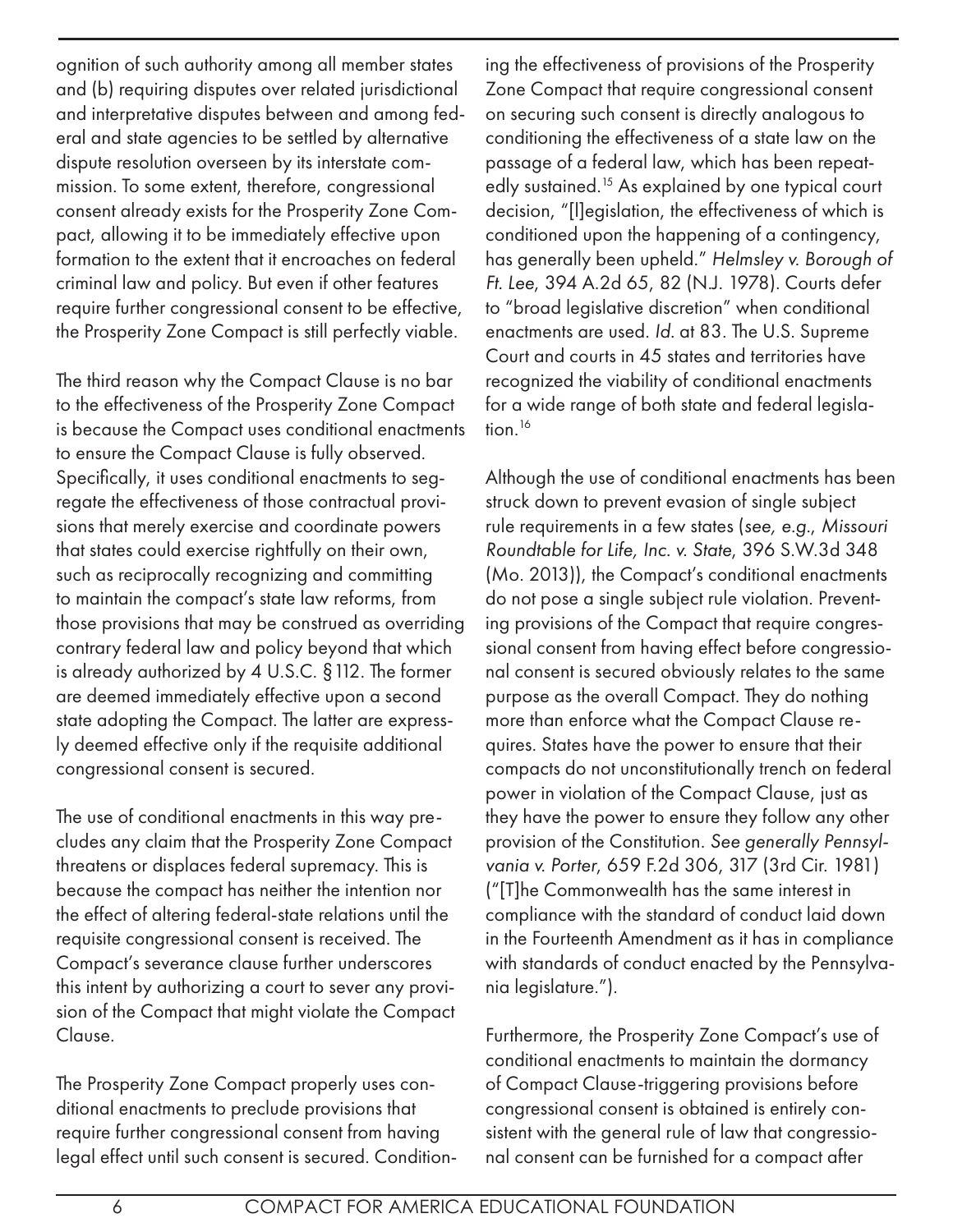it is formed. As explained in *Virginia v. Tennessee*, 148 U.S. 503, 521 (1893), a compact's near term effect on federal-state relations may be immaterial or inherently unknowable at the time it is formed. A compact agreeing to set a boundary line between two states, for example, cannot threaten federal supremacy until the line is actually established. *Id.* Accordingly, the Compact Clause is not offended if such a compact receives congressional consent once measurements of the boundary line have been settled, even decades after the compact was formed. *Id.*

Likewise, the mere formation of the Prosperity Zone Compact cannot possibly threaten federal power because it does not achieve any alteration in

sion that the Compact can be formed.

Taken together, the non-contractual terms of the Prosperity Zone Compact are immediately effective as ordinary legislation in the first state that passes it. This enables Prosperity Districts to be formed as soon as 20 days after the first state adopts the Compact. Additionally, the Compact's contractual terms enabling the formation of cross-border districts, requiring reciprocal recognition of the reform policies existing in Prosperity Zones, and guaranteeing that such reform policies will be maintained are immediately effective when two states adopt the Compact. This is because those terms merely coordinate and commit the exercise of sovereign powers that could be exercised without a compact.

substantive policy on the ground until a Prosperity District is actually formed. Further, the scope of the congressional consent the Compact already enjoys under 4 U.S.C. § 112 is very broad under its plain terms. As discussed below, it is possible that it furnishes some or all of the consent needed for the Prosperity Zone Compact to achieve the status of federal law. Thus, whether and to the extent that additional consent is needed for

## *Prosperity Zone Compact Key Features*

*Durability, Reciprocity and Dispute Resolution. The Prosperity Zone Compact forms an interstate compact upon receipt of notification of passage of statute adopting the Prosperity Zone Compact by second state; resulting in (a) contractual entrenchment of the foregoing policy reforms, (b) the ability to form cross-border Prosperity Districts, (c) reciprocal recognition of freedoms existing in each district in each member state, (d) formation of an interstate commission to advocate further expansion of the membership, and (e) the establishment of an alternative dispute resolution process overseen by the commission to resolve interpretive and jurisdictional disputes between and among districts, third party beneficiaries and member states.*

Further, the terms of the Prosperity Zone Compact that can be construed as "enabling cooperative effort and mutual assistance in the prevention of crime and in the enforcement of their respective criminal laws and policies, and to establish such agencies, joint or otherwise, as they may deem desirable for making effective such agreements and compacts" are immediately effective on the basis of advance con-

the Compact's terms to achieve the status of federal law cannot be known with certainty until after the issue ripens through interactions between federal agencies and a future Prosperity District. Therefore, following the Supreme Court's lead in *Virginia*, the near term immateriality of the Prosperity Zone Compact's impact on federal-state relations combined with the uncertainty over the extent to which it needs additional congressional consent justifies the conclu-

gressional consent under 4 US.C. § 112. Only the portion of the Prosperity Zone Compact that seeks to "upgrade" its fiscal and regulatory policies to the status of federal law beyond the consent furnished by 4 U.S.C. § 112 is not immediately effective. By express provision, this upgrade will have to wait until congressional consent is secured—precisely as the Constitution commands. In the meantime, as discussed below, the state level reforms of the Prosper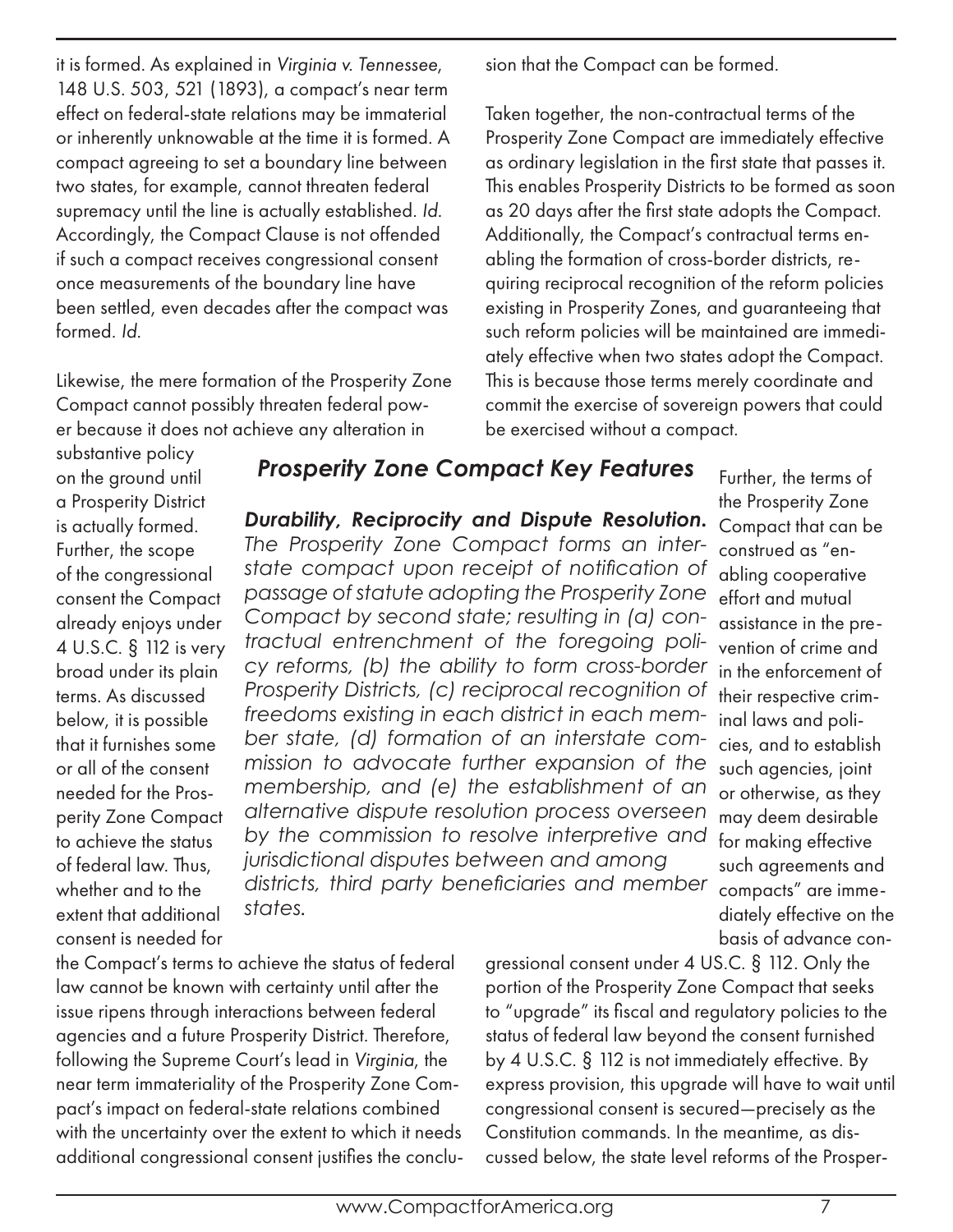ity Zone Compact will achieve essentially the same level of policy durability as a state constitutional amendment once two states join the compact.

#### The Prosperity Zone Compact Guarantees Durable State Level Reform

Once the Prosperity Zone Compact is joined by two states and transitions from ordinary legislation to a genuine interstate compact, its state level reform policies become an exceptionally reliable framework for lasting reform and investment in Prosperity Districts. This is because member states may subsequently amend its state level policy reforms or withdraw from the compact only by following certain procedures that require either supermajority approval of all member states or the payment of reasonable compensation to third party beneficiaries who relied upon such reforms in making investment decisions. At the same time, suboptimal policy compromises made in the course of passing the Compact can be corrected relatively easily—undesirable exemptions from the Compact's tax and regulatory reform policies, which are embedded in the "local tailoring" section of the Compact, can be freely repealed by the affected member state through ordinary legislation during any session.

Some contend that this constrained amendment and withdrawal process violates the rule against entrenchment, which is the general rule that one legislative body cannot enact ordinary legislation binding future legislative bodies. They point to the fact that the Compact is adopted by ordinary legislation and, therefore, they claim the Compact cannot constrain future legislation from amending or repealing that legislation. But the truth of the matter is that the rule against entrenchment does not apply to sovereign contracts. This is why, when legislation authorizes the establishment of public pension systems or the issuance of municipal bonds under conditions requiring the implementation of various fiscal policies (such as building stadiums or transportation lines), future legislatures are contractually bound to those decisions and limited in their legislative power to adjust them even when such acts embed public policy choices they would never have made. Interstate compacts have been treated similarly for decades, if not hundreds of years.<sup>17</sup>

Perhaps most famously, the Colorado River Compact may only be terminated upon unanimous agreement of all members (Article X) and it even entrenches the rights established by it after termination.18 This is a very robust form of entrenchment even if all member states unanimously terminate the Compact, the rights it created and vested will remain enforceable. It basically means that the previously established terms of the Colorado River Compact cannot, in substance, be freely terminated ever.

Similarly, an existing compact dealing with radioactive waste (Midwest Interstate Low-Level Radioactive Waste Compact) provides at Article VIII(e): "no withdrawal may take effect until five years after the governor of the withdrawing state gives notice in writing of the withdrawal to the Commission and to the governor of each party state."19 Likewise, a crime prevention compact (National Crime Prevention and Privacy Compact) allows renunciation but only under specific terms and after the expiration of a period of time of 180 days (Article IX (a) and (c)).20 These two Compacts alone essentially bar unilateral withdrawal for a period of 180 days to 5 years without any flexibility to exit more quickly.

Against this backdrop, the various amendment and withdrawal options of the Prosperity Zone Compact actually allow a greater degree of freedom of amendment and withdrawal for future legislatures than would otherwise be the case in their absence. After all, the requirement of unanimous consent of all member states for withdrawal from or amendment to an interstate compact is the normal default rule for Compacts.21 No state or state official can lawfully act in conflict with the terms of a compact.<sup>22</sup> Although subsequent parallel legislation in the same field of law can complement an interstate compact, such law cannot impair the obligation of interstate compact.23 This is because Compacts are binding sovereign contracts under Article I, Section 10 of the U.S. Constitution (the Contracts Clause), which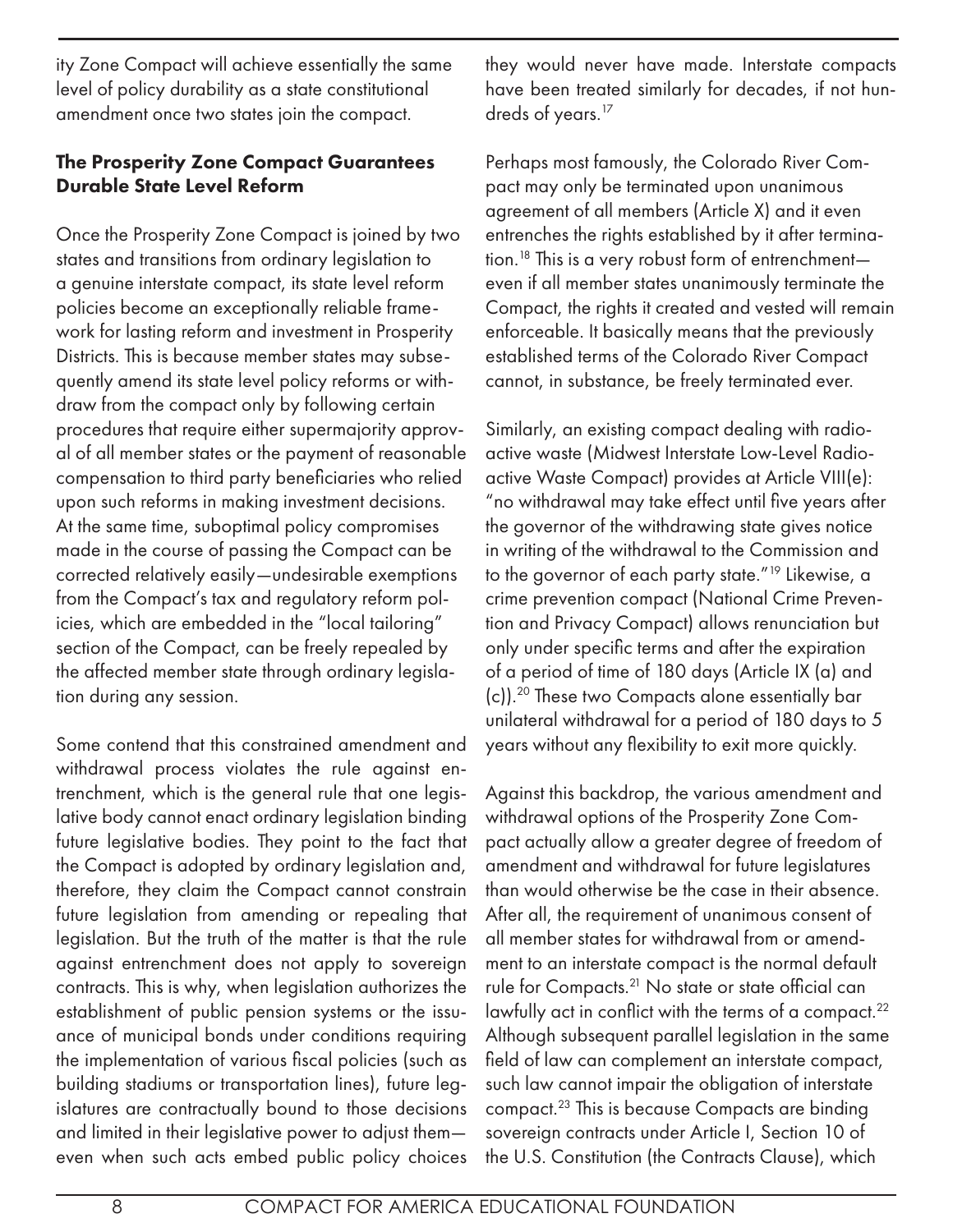prohibits states from impairing the obligation of contract.24 Only if a state expressly reserves the right to amend or withdraw unilaterally from a Compact it has joined, as contemplated by the Prosperity Zone Compact with certain reasonable limitations, can the state do so without violating the U.S. Constitution's Contracts Clause.25

Viewed in light of such precedent, by allowing various options for amendment or withdrawal, the Compact actually reduces the extent to which it would otherwise be entrenched from subsequent legislative action under the U.S. Constitution's Contracts Clause. For this reason, unlike most compacts joined by most states, the Prosperity Zone Compact does not contract away the sovereignty of a member state. Instead, it reasonably balances the Compact's goal of creating a predictable and reliable legal framework to encourage improvement of the Prosperity Zone with a significant degree of policy flexibility. Like all sovereign contracts, the Prosperity Zone properly maintains its state level reforms in member states with a degree of entrenchment and durability only otherwise found in state constitutional amendments.

#### The Prosperity Zone Compact is Upgradeable to Furnish Federal Reform

Interstate compacts receiving congressional consent are now clearly recognized as equivalent to federal law under the Supremacy Clause and as a potential source of vested rights that are protected against federal regulatory action.<sup>26</sup> This is despite the historical competing theory that an interstate compact is not equivalent to a federal statute, but merely an agreement between states that becomes an enforceable contract with congressional consent.<sup>27</sup>

In 1981, the Supreme Court explained in *Cuyler v. Adams* how it arrived at this conclusion:

> *Although the law-of-the-Union doctrine was questioned . . . any doubts as to its continued vitality were put to rest in Delaware River Joint Toll Bridge Comm'n v.*

*Colburn . . . where the Court stated: ". . . [W]e now conclude that the construction of such a compact sanctioned by Congress by virtue of Article I, § 10, Clause 3 of the Constitution, involves a federal 'title, right, privilege or immunity'" . . . . This holding reaffirmed the law-ofthe-Union doctrine and the underlying principle that congressional consent can transform interstate compacts into federal law.28*

It is now so well-established that interstate compacts receiving congressional consent have the status of federal law that such compacts not only displace state law under the Supremacy Clause, but have been held to supersede prior federal law and even to delegate federal power to compact-created agencies as well.29 For example, the Circuit Court of Appeals for the District of Columbia held that the liability provisions of the previously enacted Federal Employer's Liability Act were displaced by the contrary provisions of the Washington Metropolitan Area Transit Authority interstate compact.<sup>30</sup>

Additionally, the rights, guarantees, and obligations such interstate compacts create are protected from deprivation by the federal government as vested rights under the Fifth Amendment's Due Process Clause.31 For example, water rights protected by the Colorado River Compact have been protected against a federal agency's efforts to undermine those rights by enforcing an inconsistent federal law.<sup>32</sup>

#### The History of Federal Upgradeability

The clear rule of law establishing the "upgradeability" of an interstate compact to the status of federal law for the foregoing purposes did not emerge suddenly. It is something with which courts and policy makers have grappled for centuries. Most of the time, federal upgradeability has been regarded as a bug and not a feature. For example, an examination of a wide range of congressionally-approved compacts reveals a common feature: provisions that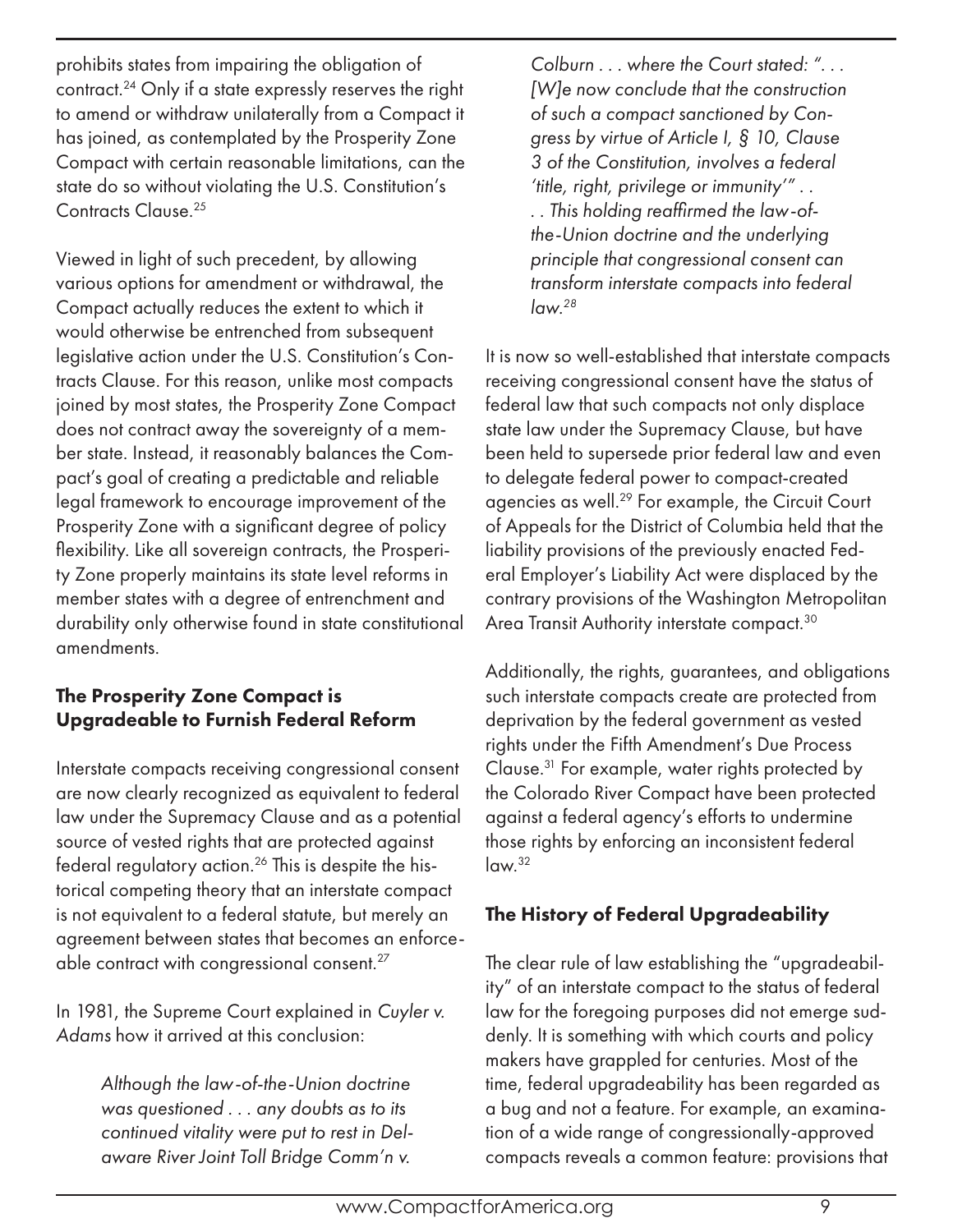prevent the compact from altering the rights, obligations, or powers of the federal government.

For example, the Colorado River Compact of 1922 provides, "Nothing in this compact shall be construed as affecting the obligations of the United States of America to Indian tribes."33 Likewise, looking to federal laws that have given preapproval and subsequent approval to interstate compacts, one repeatedly discovers artful efforts to impose variants of the following caveat to congressional approval: "Nothing contained in this Act or in the compact consented to hereby shall be construed to affect the jurisdiction on, powers, or prerogatives of any department, agency, or officer of the United States Government."34 Even the Weeks Act of 1911, which otherwise gives blanket consent to states entering into compacts for the purpose of forest protection, provides that the compact must not conflict with any law of the United States.<sup>35</sup>

Such caveats evidence an awareness of the risk that interstate compacts could overrule federal law and policy. Indeed, Congress has long been aware of the potential for congressionally-approved compacts to expand the powers of the states relative to the federal government. Such awareness is evidenced, for example, by the act giving congressiowith congressional consent. When the four states of the Connecticut and Merrimac valleys tried to enter into flood control agreements, for example, the Federal Power Commission saw the possibility of interference with its jurisdiction over hydroelectric power generation and objected to Congress in a memorandum, stating:

> *The signatory states will have a veto power over national policy with respect to the power so developed since the terms and conditions under which any such signatory state shall make available the rights of power development herein reserved shall be determined by separate agreement or arrangement between such State and the United States. Under this provision, for example, the Federal Government would not be free as it is now, to give the preference to municipalities and public power districts in the disposition of these water power resources which it has been the Congressional policy since 1920 (Federal Water Power Act) to provide.37*

Based on this objection, President Roosevelt threatened to veto the compact, which prevented the

nal consent to the Gulf States Marine Fisheries Compact of 1951, which states nothing contained in be construed to limit "or add to" the powers of the states over fisheries.<sup>36</sup>

Digging deeper into our nation's history, one discovers a series of clashes

# *Prosperity Zone Compact Key Features*

**Federal Upgradeability.** When and to the extent evelt found it necesthe Prosperity Zone Compact receives con-sary to act on his veto the agreement should gressional consent, such consent will expand threats. Prosperity Zones to federal lands and the re- Fearing displacement placement of federal regulatory and tax policy of federal jurisdiction with the foregoing regulatory and tax policies, and regulatory authorjurisdictional disputes with the federal govern- vetoed a statute giving ment to the foregoing alternative dispute reso- open congressional eligible lands for the formation or expansion of and submission of all interpretative and lution process.

over interstate compacts during the 1930s and '40s, triggered by state-based efforts to use compacts to displace federal jurisdiction and regulatory authority compact from receiving the votes needed for approval.38 Later, Roos-

ity, President Roosevelt consent in advance to fishing compacts for

states bordering on the Atlantic Ocean.<sup>39</sup> Likewise, in 1943, Roosevelt vetoed the Republican River Compact, which explicitly precluded the United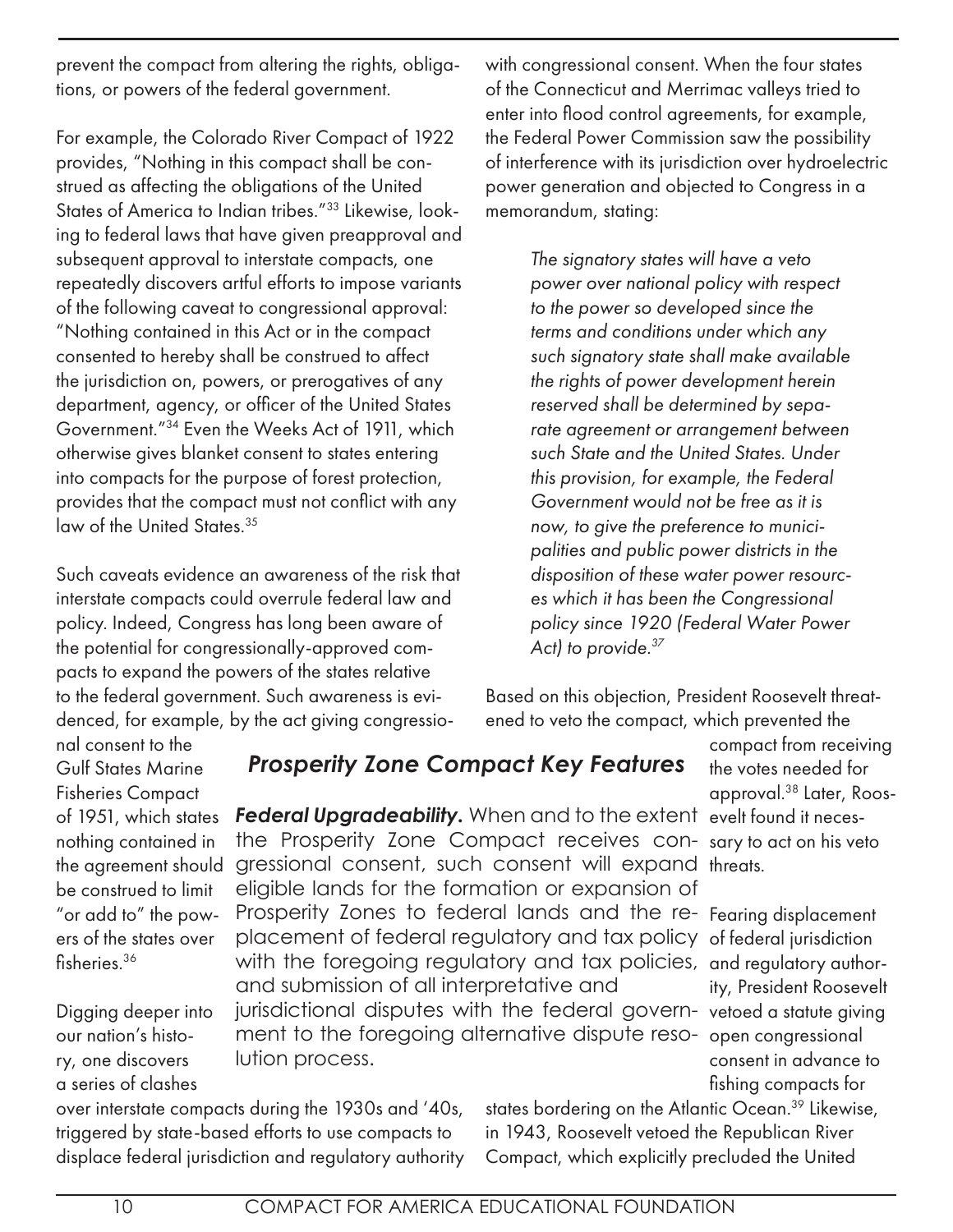States from exercising "such power or right ... that would interfere with the full beneficial and consumptive use" of waters from the Republican River Basin, stating:

> *It is unfortunate that the compact also seeks to withdraw the jurisdiction of the United States over the waters of the Republican Basin for purposes of navigation and that it appears to restrict the authority of the United States to construct irrigation works and to appropriate water for irrigation purposes in the basin. The provisions having that effect, if approved without qualification, would ... unduly limit the exercise of the established national interest.40*

All of these seemingly disparate facts evidence that political players have long recognized that congressional consent enables compacts to powerfully impact, alter, displace, and supersede federal law and the power of federal agencies. Upgradeability, in other words, has been a basic premise (and obvious concern) of nearly every significant political tussle in the field of interstate compacts since the beginning.

#### A Closer Constitutional Analysis Confirms Federal Upgradeability

The only known possible limitation on the federal law "upgrade" of an interstate compact that receives congressional consent is whether the compact is an appropriate area for congressional legislation. *Cuyler*, 449 U.S. at 440. But early Supreme Court precedent, which was not addressed in *Cuyler*, indicates that there is another theoretical basis of recognizing the Prosperity Zone Compact's equivalency in status to federal law upon congressional consent. Specifically, such status can also stem from construing such consent as yielding to the independent sovereignty of the states over the subject matter of the compact.

As explained in Justice Baldwin in his concurrence to *Poole v. Fleeger's Lessee*, 36 U.S. 185, 212 (1837): "The effect of such consent is, that thenceforth, the

compact has the same force as if it had been made between states who are not confederated." In other words, congressional consent does not transform a compact into federal legislation *per se*, it simply yields the compact's subject matter to the states as if the Constitution did not bind them. A compact thus attains equivalency in status to a "law of the United States" not because it literally becomes a federal law, but rather because federal laws cannot override the compact under the Supremacy Clause if the Constitution does not apply to the subject matter of the compact. This understanding of congressional consent would allow for the formation of compacts that might otherwise not be permissible as a matter of federal law, and yet still have the functional status of a "law of the United States" in the sense of being the predominate law in regard to its subject matter. This theory is perfectly compatible with the Prosperity Zone Compact replacing contrary federal laws and policies upon receipt of congressional consent.

But even if the sole test for receiving federal law status upon congressional consent were an assessment of whether a compact's subject matter was appropriate for federal legislation, it is not difficult at all to justify such status for the Prosperity Zone Compact. After all, the Compact expressly seeks to replace existing federal laws and policies with its regulatory and fiscal reforms. Even though the reform of federal law and policy is localized to Prosperity Districts, the authority for such localized reform is precisely the same as that which authorized the federal law and policy that it would replace. Perhaps ironically, the Supreme Court's broad reading of the Commerce Clause and most other federal powers would provide strong support for federal upgradeability of not just the Prosperity Zone Compact, but also almost any interstate compact no matter how locally-focused or non-federal it may seem.

Furthermore, there are no independent constitutional impediments to the treatment of the Prosperity Zone Compact as the equivalent of federal law when it receives congressional consent. The targeted nature of its tax reforms to areas governed by a Prosperity District should not pose any problem under the Uni-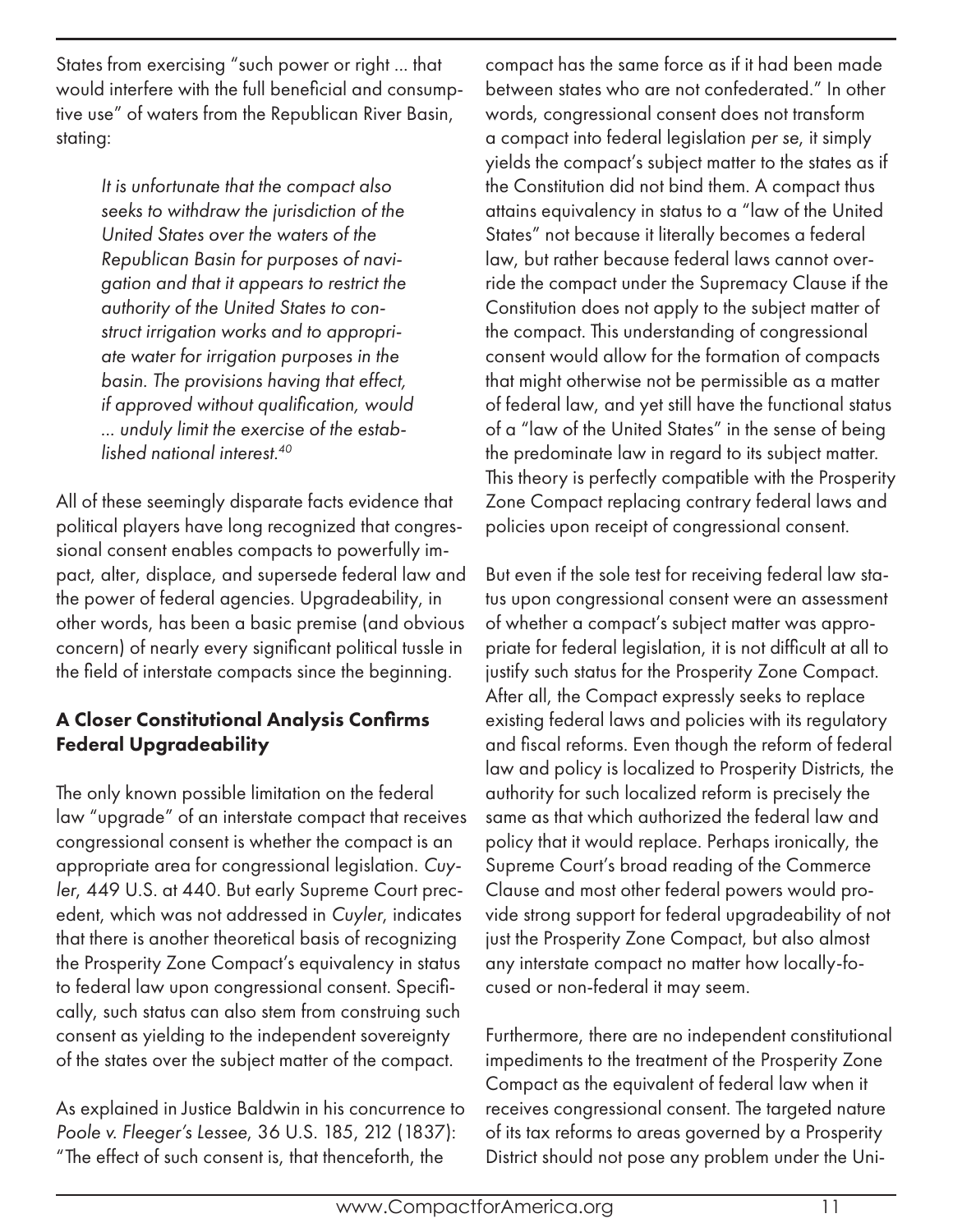formity Clause of Article I, section 8, of the United States Constitution, which states, "all Duties, Imposts and Excises shall be uniform." The issue under the Uniformity Clause is "whether the Uniformity Clause prohibits Congress from defining the class of objects to be taxed in geographic terms." *United States v. Ptasynski*, 462 U.S. 74 (1983). The Compact does not define the class of objects to be taxed in geographic terms. It does not impose any tax at all, it merely replaces existing statutory taxes with a revenue sharing covenant that is voluntarily adopted in the process of voluntarily forming a Prosperity District. The Prosperity Zone Compact is open to entry by all states. The formation of a Prosperity District is based on uniform criteria. There is simply no way

ing authority). *See, e.g.*, A.R.S. § 48-905(C) (giving county board of supervisors power to "summarily order the formation of the district" on petition of affected residents without a public hearing). Moreover, the Supreme Court has repeatedly sustained legislative acts entailing direct private party approval, proposal or rejection of new comprehensive regulatory schemes or regulatory jurisdictions—even where a substantial degree of policy discretion was vested in those private parties. *Sunshine Anthracite Coal Co. v. Adkins*, 310 U.S. 381, 398-99 (1940); *Currin v. Wallace*, 306 U.S. 1, 14-15 (1939). In contrast to the "unfair competition" regulations sustained in *Sunshine Anthracite Coal Co.* or the price control regulations sustained in *Currin*, no coercive

the Uniformity Clause would preclude the Prosperity Zone Compact from attaining the status of federal law upon receiving congressional consent.

Likewise, treating the Prosperity Zone Compact as the equivalent of federal law when it receives congressional consent is not precluded by non-delegation doctrine under the Constitution's separation of powers

*Prosperity Zone Compact Key Features*

*Local and Federal Tailoring. The Prosperity Zone Compact anticipates flexibility to modify all of the foregoing features to allow for local and federal tailoring through the preservation of otherwise repealed state and federal laws and agency jurisdictions, all such exemptions at the state level being subject to future repeal but not future augmentation once the compact is formed.*

*Dissolution. The Prosperity Zone Compact guarantees the right to dissolve the Prosperity District and return the area to the legal status quo ante.*

guarantee. Although the replacement of inconsistent federal laws and policies is triggered by the formation of a Prosperity District on the petition of all affected property owners and residents of the area, all criteria for granting the petition are specified in the Compact and no substantive federal policy matter is otherwise left to the discretion of any private party. The process is not materially different than the petition process used by private parties to establish special districts throughout the states, all of which thereby gain access to analogous federal tax exemptions for municipal borrowing (which no one challenges as involving an improper delegation of federal tax-

governing power and far less legislative power is delegated to those private parties who are petitioning for the formation of a Prosperity Zone. For this reason, current case law should easily sustain the Prosperity Zone Compact as the equivalent of federal law upon receiving congressional consent without raising concerns about impermissible legislative delegation.

Finally, it is exceedingly unlikely that the Prosperity Zone Compact's alternative dispute resolution process would be regarded as improperly delegating the Supreme Court's Article III judicial power. In *Texas v. New Mexico*, 462 U.S. 554 (1983), the Supreme Court emphasized that it would be happy to defer to the informal dispute resolution decisions of the Pecos River Commission, a compact agency created by the Pecos River Compact as a "completely adequate means" of resolving disputes among the member states. *Id.* at 571 n.18. In view of this observation, it is safe to predict that the Court would defer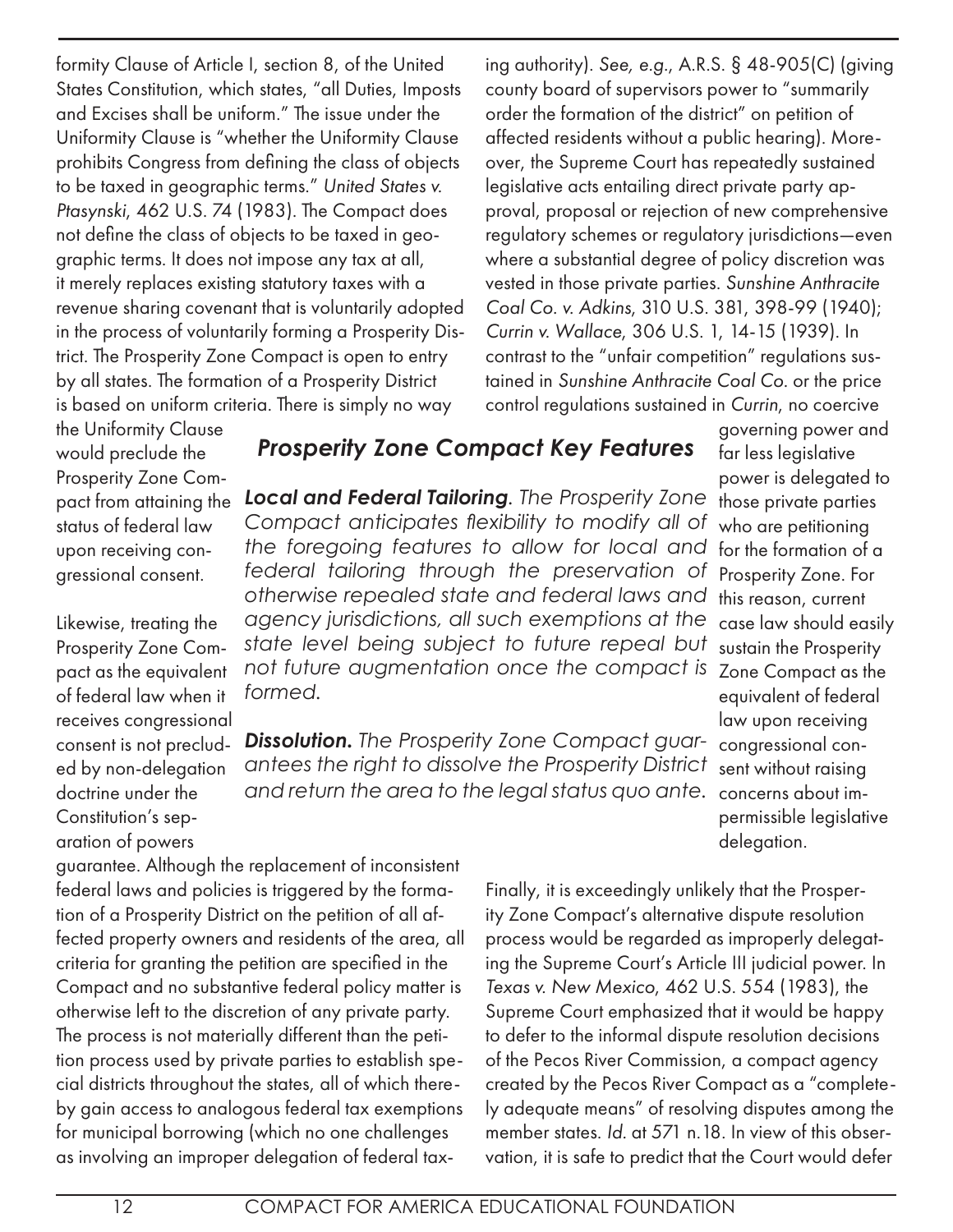to the Prosperity Zone Compact's dispute resolution process overseen by its interstate commission.

In sum, a robust legal analysis confirms that the state level reforms enabled by the Prosperity Zone Compact would be ripe for a federal upgrade should Congress consent to it. Indeed, such analysis supports a strong argument that the consent furnished by 4 U.S.C. § 112 for the Prosperity Zone Compact has already done just that, at least to some extent.

#### The Prosperity Zone Compact Might Already Qualify for a Federal Upgrade

Again, 4 U.S.C. § 112 gives broad advance consent to any compact "enabling cooperative effort and mutual assistance in the prevention of crime and in the enforcement of their respective criminal laws and policies, and to establish such agencies, joint or otherwise, as they may deem desirable for making effective such agreements and compacts." Significantly, 4 U.S.C. § 112 was passed by Congress and signed by President Roosevelt in the midst of the previously mentioned pitched political battles during the 1930s and '40s over efforts to secure congressional consent for hydroelectric and fisheries compacts.41

As discussed above, the stakes involved in furnishing advance congressional consent to interstate compacts were known to all at the time 4 U.S.C. § 112 became law. President Roosevelt and Congress battled over seemingly innocuous compacts because both sides understood that a congressionally-approved compact would displace federal law and jurisdiction over the same subject matter. Despite such contemporaneous knowledge, and unlike every interstate compact approved up to its passage and thereafter, Congress passed and President Roosevelt signed 4 U.S.C. § 112 into law without any savings clause to prevent compacts within its scope from displacing or overriding federal law or power. Instead, echoing Justice Baldwin's early theory of the Compact Clause in *Poole*, 36 U.S. at 212, the legislative history suggests 4 U.S.C. § 112 was passed in order to yield the compact's subject matter to the states as if the Constitution did not bind them. *See* S. Rep. No.

1007, 73d Cong., 2d Sess., 1 (1934); H. R. Rep. No. 1137, 73d Cong., 2d Sess., 1-2 (1934) ("This bill seeks to remove the obstruction imposed by the Federal Constitution and allow the States cooperatively and by mutual agreement to work out their problems of law enforcement").

Against this backdrop, it would be ahistorical to declare that 4 U.S.C. § 112 was not meant to give compacts within its scope the status of federal law at least to some extent. Even if 4 U.S.C. § 112's consent were meant only to encompass compacts creating desirable agencies for cooperative criminal law enforcement, that's all the consent needed to upgrade the criminal law and regulatory reforms advanced through Prosperity Districts by the Prosperity Zone Compact to the status of federal law. In view of the over-criminalization of public policy at all levels of government, whereby even the most minor civil regulations are enforced by criminal sanctions and law enforcement, it is entirely possible that a court could rule that 4 U.S.C. § 112 confers the status of federal law on most, if not all, of the powers and authorities of Prosperity Districts.

Suffice it to say that statutory text, legal precedent and history are entirely consistent with construing 4 U.S.C. § 112 as capable of upgrading the Prosperity Zone Compact to the status of federal law to some extent. But for genuine clarity on this point, as indicated previously, we may have to wait for a specific dispute to ripen through actual interactions between future Prosperity Districts and federal agencies. For this reason, the best path to federal upgradeability for the Prosperity Zone Compact would still be to secure congressional consent that unambiguously defers to or embraces all of its terms and public policy goals. The question thus becomes: How should states secure the requisite consent?

#### Upgrading without Presidential Presentment

Not much guidance can be found in the actual words of the Compact Clause. The Constitution speaks only of securing the "Consent of Congress." U.S. Const. art. I, § 10. If granting the consent of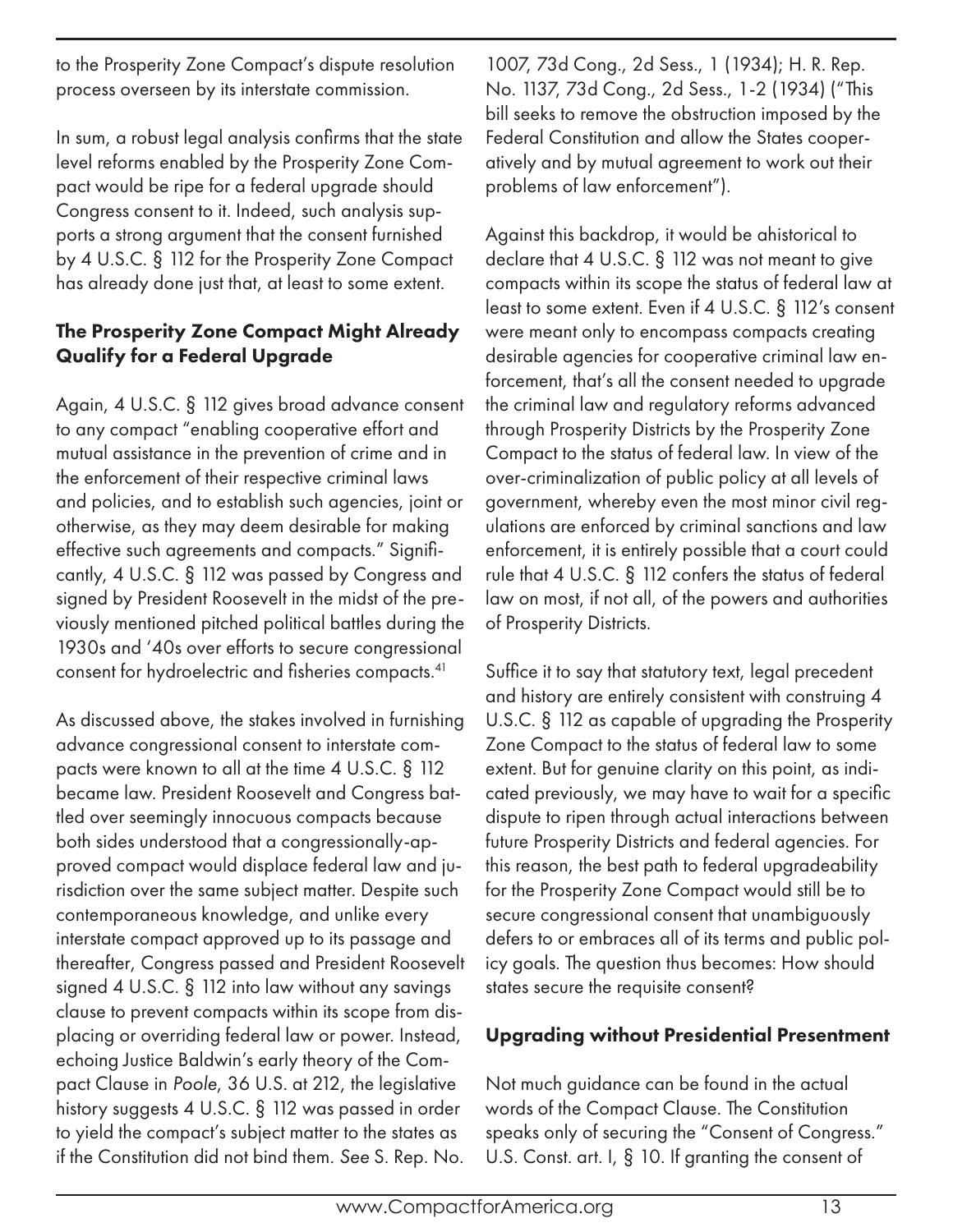Congress were regarded as an exercise of Congress' normal lawmaking process, then each house would be required to pass a resolution consenting to the compact, whereupon the joint resolution would be sent to the President for his approval or veto. U.S. Const. art. I, § 7, para. 2. Indeed, seeking presentment for congressional consent would be the most prudent path given the usual formulation of the nature of federal upgradeability being a function of the compact literally becoming federal law upon congressional consent.

But if granting the consent of Congress were regarded as the exercise of a power conferred exclusively upon Congress, such as Congress' power to propose constitutional amendments, then each house would need only to approve an interstate compact by passing a concurrent resolution, which does not require presidential presentment.<sup>42</sup> Likewise, the case for requiring presidential presentment would also become much weaker if Justice Baldwin's early interpretation of the Compact Clause in *Poole*, 36 U.S. at 212, were to prevail. If congressional consent yields the subject matter of the compact to the states as if the Constitution did not govern them, then such consent would have none of the indicia of a federal law necessitating presidential presentment. This is because the compact would itself be the "law" in regard to its subject matter based on the inherent sovereign power of the states.

It is therefore very important to underscore that no case actually holds that congressional consent to an interstate compact requires presidential approval. Scholars are divided on whether the requisite congressional consent requires presidential presentment, even though there is a history of vetoes and threatened vetoes of interstate compacts during President Roosevelt's term in office, as well as a custom of presenting interstate compacts to the President for approval.43 Equally significant is the fact that those who claim that presidential presentment is necessary have never made the case that the original meaning of the phrase "Consent of Congress" entails the requirement of presidential presentment. Instead, they have declared, "whatever the original meaning of

the consent requirement may have been with regard to compacts, settled usage now has definitely established the President's power to participate in the consent process."44

But the claim that presidential presentment is "settled usage" disregards the longstanding court-sanctioned phenomenon of "implied consent" to interstate compacts. The Supreme Court has long held congressional consent to interstate compacts can be implied both before and after the underlying agreement is reached.45 This rule of law treats the consent of Congress very differently from the normal lawmaking process, insofar as laws obviously cannot be enacted by mere implication. After all, if an actual vote on specific legislation approving a specific interstate compact is not necessary to secure the requisite consent of Congress, it follows that presidential presentment is not necessary.

Moreover, the structure and purpose of the Constitution does not require the President to have the power to veto congressional consent for interstate compacts. This is because the President's role in presentment is to defend the executive branch from incursions by the federal legislative branch and to act as the representative of all of the people of the nation.<sup>46</sup> Fulfilling this role does not require the President to have the power to veto interstate compacts, which directly affect only the compacting states—especially in view of the Founders' robust conception of state sovereignty and strong preference for decentralized government. Prevailing precedent thus justifies concluding that the Compact Clause might confer an exclusive power upon Congress to approve interstate compacts that can be exercised without presidential presentment. This would not be as strange as it seems.

It is not unusual for the exercise of conferred powers under the Constitution to have the effect of law without following the ordinary lawmaking process. Treaties, for example, create federal law under the Supremacy Clause despite conferring treaty powers only upon the Senate and the President.<sup>47</sup> It is natural to similarly regard congressional consent to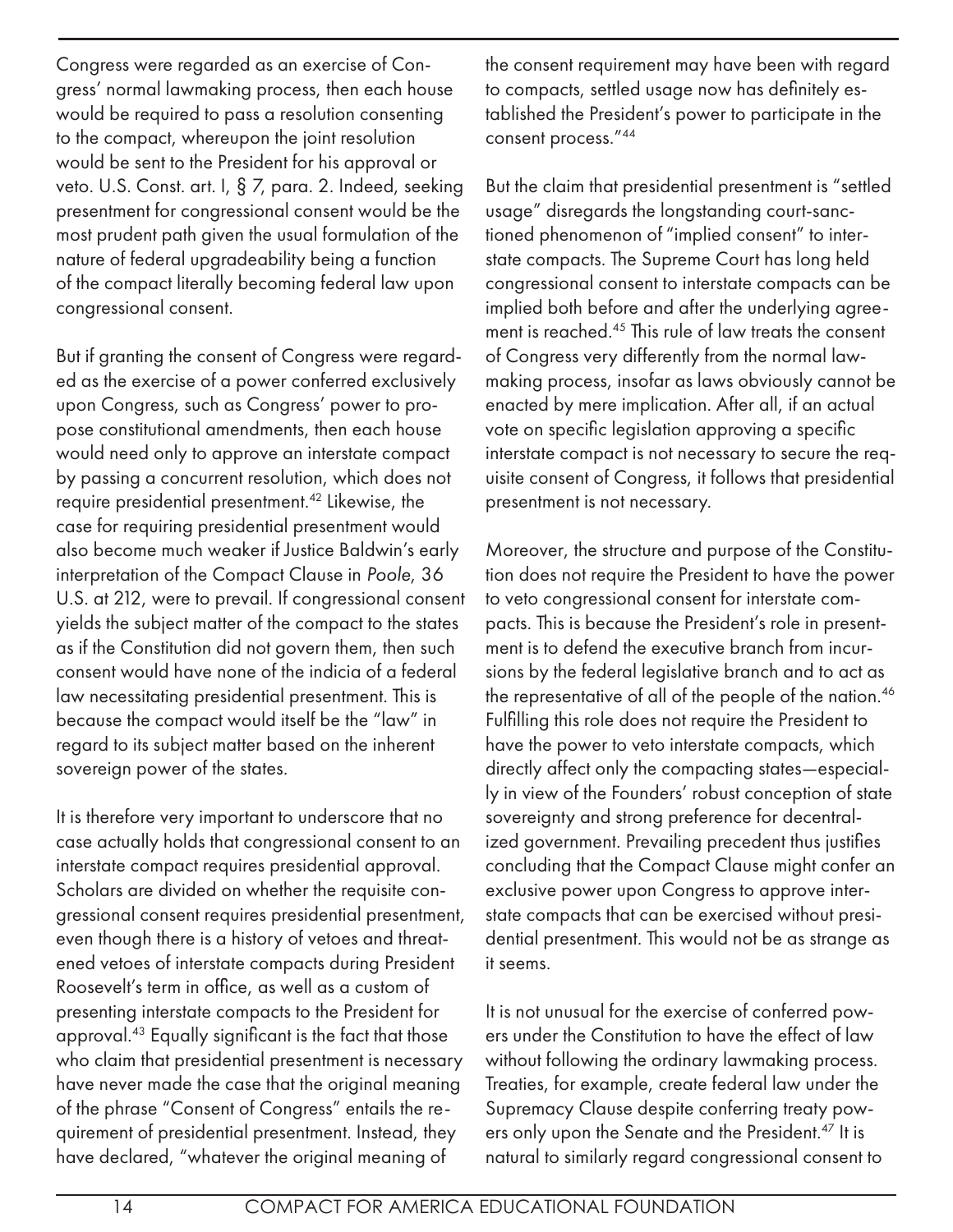an interstate compact as excepted from the normal lawmaking process, given that the Compact Clause mirrors the treaties clause of the Articles of Confederation, and may be regarded as aimed at a similar purpose.48 Moreover, where the Constitution specifically confers a power upon a named legislative assembly for rulemaking, as it does in the Compacts Clause, action by that assembly, without presentment to the executive branch, has been sustained. There is nothing in the text of Compact Clause that plainly indicates the congressional consent requirement cannot be analogized to these conferred powers.

A strong legal argument can thus justify advancing the theory that presidential presentment is unnecessary to securing effective congressional consent to an interstate compact, including the Prosperity Zone Compact. Although bypassing presidential presentment should not be the first resort, policy makers and advocates should keep the foregoing analysis in mind if the President becomes an obstacle to achieving congressional consent for the Prosperity Zone Compact.

#### **Conclusion**

The vehicle of an interstate compact holds unique power and promise for the Prosperity Zone movement. With passage in just one state, the Prosperity Zone Compact can immediately deliver deep state level reform aimed at protecting liberty and catalyzing economic growth. With two states adopting it, the Compact can make such state level reform as durable as a state constitutional amendment for the price of statutes in each state. The existence of congressional consent for all compacts coordinating criminal law policies, also allows the Prosperity Zone Compact to override any federal criminal law and policy that might interfere with its reforms. And with the passage of a resolution granting further congressional consent, the Compact can upgrade all of its state level reforms into equivalently robust federal level reforms.

In short, the Prosperity Zone Compact empowers the entrepreneurial community and ordinary Americans to press the reset button on terrible public policy that has recklessly destroyed wealth, opportunity and countless jobs through excessive regulation and inequitable taxation. It is fully constitutional and, as forthcoming policy briefs in this series will demonstrate, it can bring the American dream back.

#### # # #

Nick Dranias currently serves as the President and Executive Director in the Office of the President of the Foundation. Nick also serves as Policy Advisor and Research Fellow with the Heartland Institute and an expert with the Federalist Society, as well as an Advisory Council member for Our America Initiative. Over a legal career spanning nearly two decades, Dranias has litigated well over one hundred cases. Dranias has appeared as a constitutional expert on Fox News, MSN-NBC, NPR, and many other local and regional media outlets. He has written and published over fifty articles in law and public policy, including law review articles, public policy reports, and opinion editorials. Previously, Dranias served as General Counsel, Policy Development Director and Constitutional Policy Director at the Goldwater Institute. Dranias led the Goldwater Institute's successful challenge to Arizona's system of government campaign financing to the U.S. Supreme Court. Prior to that, Nick was an attorney with the Institute for Justice for three years and an attorney in private practice in Chicago for eight years, where he served as Young Lawyers Section co-editor of the Chicago Bar Association Record and earned the Oliver Wendell Holmes Award for his service. At the Loyola University Chicago School of Law, where he earned his JD, Nick served on the Loyola University Chicago Law Review, competed on Loyola's National Labor Law Moot Court Team, and received various academic awards. He graduated cum laude from Boston University with a B.A. in Economics and Philosophy.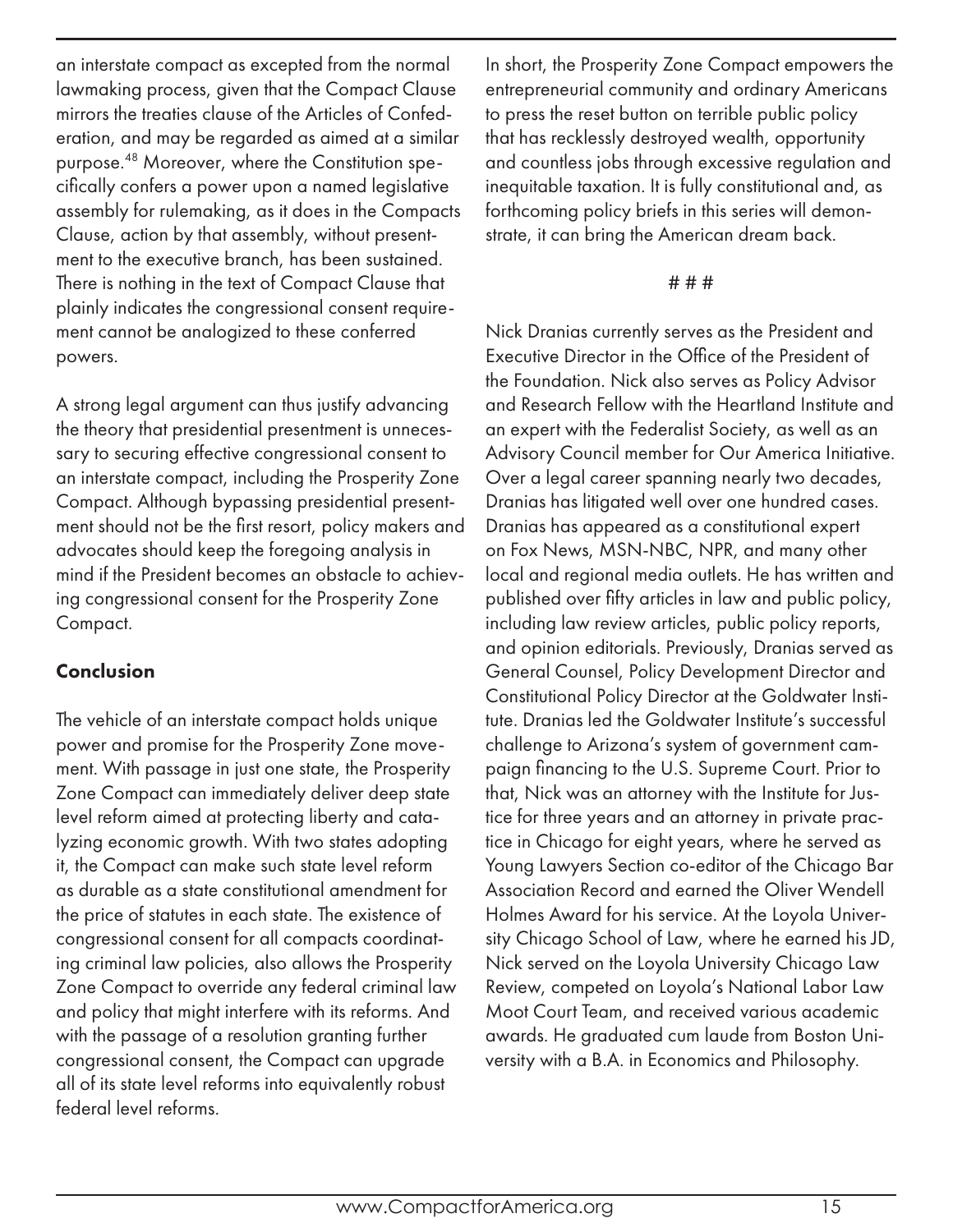#### **Endnotes**

- *1. Texas v. New Mexico*, 482 U.S. 124, 128 (1987).
- 2. Patrick McGuinn, *E Pluribus Unum in Education? Governance Models for National Standards and Assessments: Looking Beyond the World of K-12 Schooling* 10 (Thomas B. Fordham Institute June 2010).
- 3. 36 Okl.St.Ann. Sec. 7004 (2006) (available at http://apps.csg.org/ncic/Compact.aspx?id=86).
- 4. RSA 200-E:1 et seq. (1969) available at http:// apps.csg.org/ncic/Compact.aspx?id=2)
- 5. Arizona Legislature, HB2502 (Fifty-second Legislature 2nd Regular Session 2016) (available at http://apps.csg.org/ncic/Compact.aspx- ?id=217).
- *6. Green v. Biddle*, 21 U.S. 1, 16-17 (1823).
- 7. NRS 277.190-277.220 (1968) (available at http://apps.csg.org/ncic/Compact.aspx-  $?id=185$ ).
- 8. RCW 43.97.015 (1987) (available at http:// apps.csg.org/ncic/Compact.aspx?id=38).
- 9. Sec. 70.500, RSMo (1996) (available at http:// apps.csg.org/ncic/Compact.aspx?id=96).
- 10. Public Law 105–145 (Dec. 15, 1997), 111 Stat. 2669 (available at https://www.gpo.gov/ fdsys/pkg/PLAW-105publ145/pdf/PLAW-105publ145.pdf)
- 11. 45 ILCS 100/0.01 et seq. (1949) available at http://apps.csg.org/ncic/Compact.aspx?id=21)
- 12. See also Broun, Buenger, McCabe & Masters, *The Evolving Use and Changing Role of Interstate Compacts: A Practitioner's Guide*. (A.B.A. 2006) at pp. 47-53; *New Hampshire v. Maine*, 426 U.S. 363 (1976).
- *13. Northeast Bancorp, Inc. v. Board of Governors of Federal Reserve System*, 472 U.S. 159 (1985).
- *14. See, e.g.*, *Cuyler v. Adams*, 449 U.S. 433, 440- 41 (1981) (detainer agreement); *M.F. v. State of New York Executive Dept. Div. of Parole*, 640 F.3d 491, 75 A.L.R.6th 691 (2d Cir. 2011); *Doe v. Pennsylvania Bd. of Probation and Parole*, 513 F. 3d 95, 103 (3d Cir. 2008) (Interstate Compact for Adult Offender Supervision); *Cameron v. Mills*, 645 F. Supp. 1119, 1127-28 (S.D. Iowa 1986) (interstate corrections compact); see Michael L. Buenger and Richard L. Masters, *The Interstate Compact on Adult Offender Supervision: Using*

*Old Tools to Solve New Problems*, 9 Roger Williams University Law Review, (No. 1), pp. 107-08 (2003);

- *15. See, e.g.*, *State v. Dumler*, 559 P.2d 798 (Kan. 1977); *Bracey Advertising Co. v. North Carolina Dept. of Transportation*, 241 S.E.2d 146 (N.C. Ct. App. 1978).
- *16. See, e.g.*, *Marshall Field & Co. v. Clark*, 143 U.S. 649 (1892); *Opinion of the Justices*, 287 Ala. 326 (1971); *Thalheimer v. Board of Supervisors of Maricopa County*, 11 Ariz. 430, 94 P. 1129 (Ariz. Terr. 1908); *Thomas v. Trice*, 145 Ark. 143 (1920); *Busch v. Turner*, 26 Cal. 2d 817 (1945); *People ex rel. Moore v. Perkins*, 56 Colo. 17 (1913); *Pratt v. Allen*, 13 Conn. 119 (1839); *Rice v. Foster*, 4 Harr. 479 (De. 1847); *Opinion to the Governor*, 239 So. 2d 1 (Fla. 1970); *Henson v. Georgia Industrial Realty Co.*, 220 Ga. 857 (1965); *Gillesby v. Board of Commissioners of Canyon County*, 17 Idaho 586 (1910); *Wirtz v. Quinn*, 953 N.E.2d 899 (Ill. 2011); *Lafayette, M&BR Co. v. Geiger*, 34 Ind. 185 (1870); *Colton v. Branstad*, 372 N.W. 2d 184 (Iowa 1985); *Phoenix Ins. Co. of N.Y. v. Welch*, 29 Kan. 672 (1883); *Walton v. Carter*, 337 S.W. 2d 674 (Ky. 1960); *City of Alexandria v. Alexandria Fire Fighters Ass'n, Local No. 540*, 220 La. 754 (1954); *Smigiel v. Franchot*, 410 Md. 302 (2009); *Howes Bros. Co. v. Mass. Unemployment Compensation Commission*, 296 Mass. 275 (1936); *Council of Orgs. & Ors. For Educ. About Parochiaid, Inc. v. Governor*, 455 Mich. 557 (1997); *State v. Cooley*, 65 Minn. 406 (1896); *Schuller v. Bordeaux*, 64 Miss. 59 (1886); *In re O'Brien*, 29 Mont. 530 (1904); *Akin v. Director of Revenue*, 934 S.W.2d 295 (Mo. 1996); *State v. Second Judicial Dist. Ct. in & for Churchill County*, 30 Nev. 225 (1908); *State v. Liedtke*, 9 Neb. 490 (1880); *State ex rel. Pearson*, 61 N.H. 264 (1881); *In re Thaxton*, 78 N.M. 668 (1968); *People v. Fire Ass'n of Philadelphia*, 92 N.Y. 311 (1883); *Fullam v. Brock*, 271 N.C. 145 (1967); *Enderson v. Hildenbrand*, 52 N.D. 533 (1925); *Gordon v. State*, 23 N.E. 63 (Ohio 1889); *State ex rel. Murray v. Carter*, 167 Okla. 473 (1934); *Hazell v. Brown*, 242 P.3d 743 (Or. App. 2010); *Appeal of Locke*, 72 Pa. 491 (1873); *Joytime Distributors & Amusement Co. v. State*, 338 S.C. 634 (1999); *Clark v. State ex rel. Bobo*, 113 S.W.2d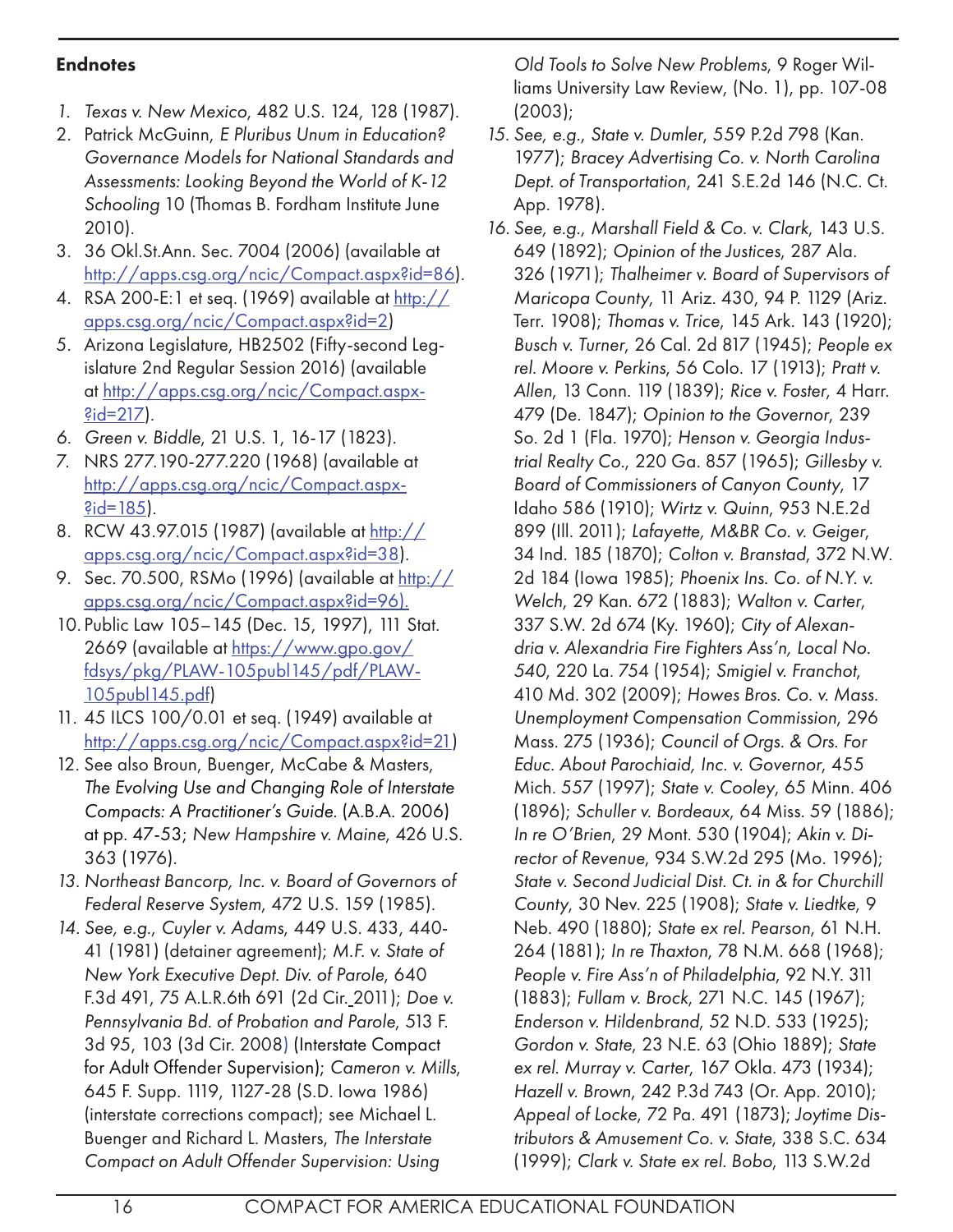374 (Tenn. 1938); *State Highway Dept. v. Gorham*, 139 Tex. 361 (1942); *Bull v. Reed*, 54 Va. 78 (1855); *State v. Baldwin*, 140 Vt. 501 (1981); *State ex rel. Zilisch v. Auer*, 197 Wis. 284 (1928); *Brower v. State*, 137 Wash. 2d 44 (1998); *Le Page v. Bailey*, 114 W. Va. 25 (1933).

- 17. Compacts stand as a clear exception to the general rule that a sitting state legislature cannot bind future state legislatures. *See generally* Broun, Buenger, McCabe & Masters, *The Evolving Use and the Changing Role of Interstate Compacts, A Practitioner's Guide*, 2007 ABA Sec Admin Law & Regulatory Practice, § 1.2.2.
- 18. Colorado River Compact of 1922 (Aug. 18, 1921) (available at http://apps.csg.org/ncic/PDF/Colorado%20River%20Compact.pdf)
- 19. W.S.A. 14.81 (1984), available at http://apps. csg.org/ncic/PDF/Midwest%20Interstate%20 Low-Level%20Radioactive%20Waste%20Compact.pdf
- 20. W.V.C. § 15-2-24a (2006), available at http:// apps.csg.org/ncic/PDF/National%20Crime%20 Prevention%20and%20Privacy%20Compact.pdf
- *21. Dyer v. Sims*, 341 U.S. 22, 28 (1951) ("It requires no elaborate argument to reject the suggestion that an agreement solemnly entered into between states by those who alone have political authority to speak for a state can be unilaterally nullified, or given final meaning by an organ of one of the contracting States"); *State of Neb. ex rel. Nelson v. Central Interstate Low-Level Radioactive Waste Com'n*, 902 F.Supp. 1046 (D. Neb. 1995) (rejecting effort by one member state to unilaterally alter the voting membership of the Central Interstate Low-Level Radioactive Waste Commission without unanimous concurrence of all member states).
- *22.See U.S. Trust Co v. New Jersey*, 431 U.S. 1 (1977) (Contract Clause applied to state's obligation to bondholders in connection with interstate compact); *Wroblewski v. Commonwealth*, 570 Pa. 249, 809 A2d 247 (2002) (terms of an interstate compact contain the substantive obligations of the parties as is the case with all contracts; Contracts Clause of the Federal Constitution protects compacts from impairment by the states; although a state cannot be bound by a compact to which it has not consented, an interstate compact supersedes prior statutes of signatory states and takes

precedence over subsequent statutes of signatory states).

- *23.See, e.g*., *Henderson v. Delaware River Joint Toll Bridge Comm'n*, 66 A.2d 843 (1949) ("[i]t is within the competency of a State, which is a party to a compact with another State, to legislate in respect of matters covered by the compact so long as such legislative action is in approbation and not in reprobation of the compact").
- *24.Green*, 21 U.S. at 92-93 ("a state has no more power to impair an obligation into which she herself has entered than she can the contracts of individuals"); *McComb v. Wambaugh*, 934 F.2d 474, 479 (3d Cir. 1991) ("[h]aving entered into a contract, a participant state may not unilaterally change its terms).
- *25.See, e.g.*, *Seattle Master Builders v. Pacific Northwest Electric*, 786 F.2d 1359, 1371 (9th Cir. 1986) ("state can impose state law on a compact organization only if the compact specifically reserves the right to do so"); *C.T. Hellmuth & Assoc. v. Washington Metro. Area Transit Auth*., 414 F. Supp. 408 (D. Md 1976) ("[A] compact constitutes not only law, but a contract which may not be amended, modified, or otherwise altered without the consent of the parties"); *Aveline v. Penn. Bd. of Probation & Parole*, 729 A.2d 1254, 1257 n10 (Pa. Commw. Ct. 1999) ("[a compact] takes precedence over the subsequent statutes of signatory states and, as such, a state may not unilaterally nullify, revoke or amend one of its compacts if the compact does not so provide").
- *26.New Jersey v. New York*, 523 U.S. 767, 811 (1988) (holding that congressional approval "transforms an interstate compact within [the Compact Clause] into a law of the United States").
- 27. David E. Engdahl, *Construction of Interstate Compacts: A Questionable Federal Question*, 51 Va. L. Rev. 987, 999- 1002 (1965).
- *28.Cuyler*, 449 U.S. at 439-40 (citing *Petty v. Tennessee-Missouri Bridge Comm'n*, 359 U.S. 275, 278 (1959); *United States ex rel. Esola v. Groomes*, 520 F.2d 830, 841 (3rd Cir. 1975) (Garth, J., concurring); *League to Save Lake Tahoe v. Tahoe Regional Planning Agency*, 507 F.2d 517 (9th Cir. 1974), *cert. denied*, 420 U.S. 974 (1975); *Delaware River Joint Toll Bridge Commission v. Colburn*, 310 U.S. 419 (1940)); Felix Frankfurter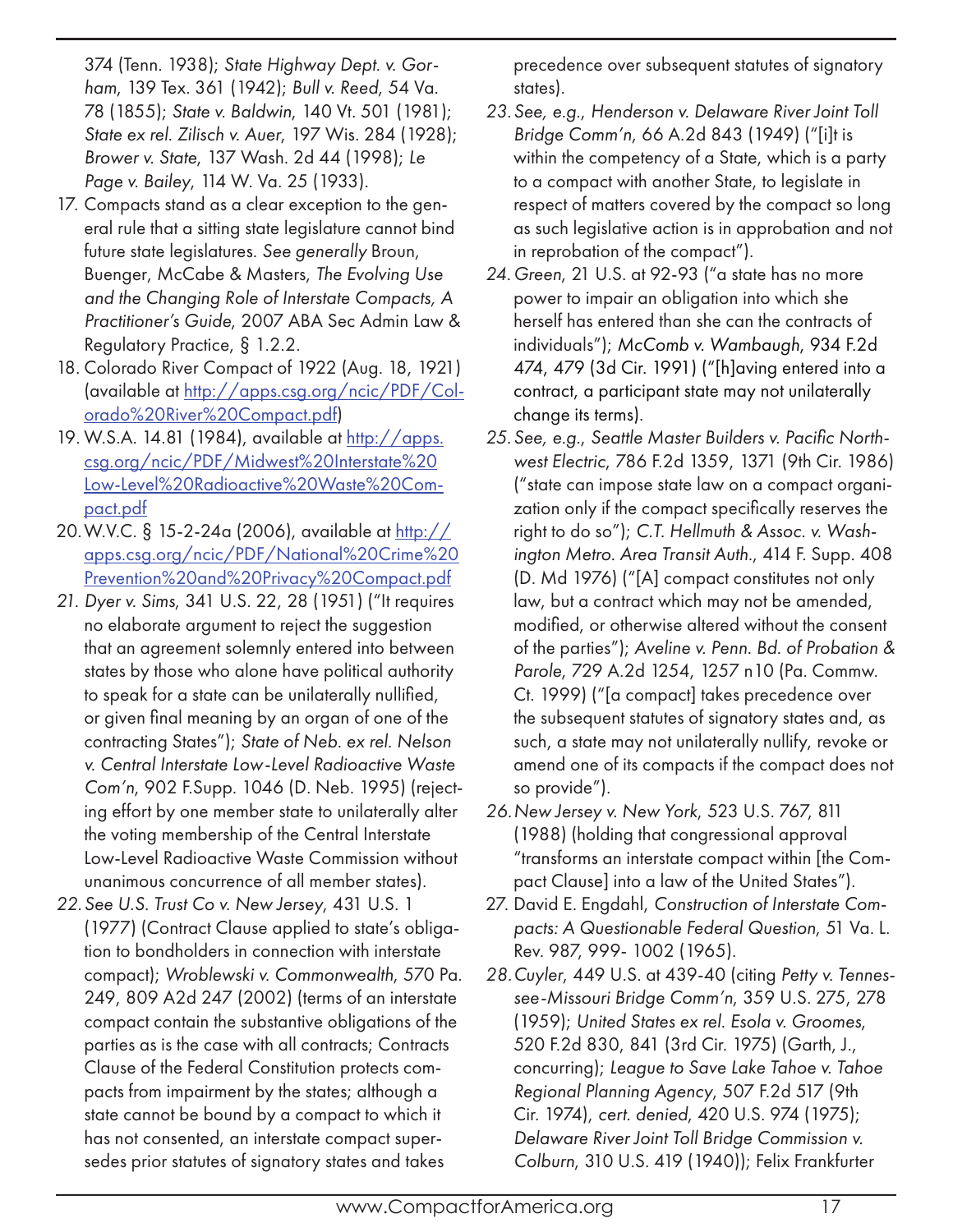& James M. Landis, *The Compact Clause of the Constitution—A Study in Interstate Adjustments*, 34 Yale L.J. 685, 694-95, 735- 48 (1925)).

- *29.Compare McKenna v. Washington Metropolitan Area Transit Authority*, 829 F.2d 186, 188 (D.C. Cir. 1987) and *Washington Metropolitan Area Transit Authority v. One Parcel of Land in Montgomery County, Md.*, 706 F.2d 1312 (4th Cir. 1983) (authorizing use of federal "quick-take" condemnation statute by Washington Metropolitan Area Transit Authority, which was created by the Washington Metropolitan Area Transit Authority Compact) *with Parkridge 6 LLC v. U.S. Department of Transportation*, 2010 U.S. Dist. LEXIS 34182 \* 17-18 (E.D. Va. 2010) (holding state law in conflict with compact receiving congressional consent "is preempted under the Supremacy Clause of the United States Constitution").
- *30.McKenna*, 829 F.2d at 188.
- 31. Joseph Zimmerman, *Accounting Today: Regulation of Professions by Interstate Compact*, The CPA Journal (March 15-April 4, 2004) (observing, "What effect would a new congressional statute with conflicting provisions have on an interstate compact previously granted consent by Congress? The conflicting provisions in the consent would be repealed, with the exception of any vested rights protected by the Fifth Amendment to the U.S. Constitution"); *see generally Delaware River Joint Toll Bridge Com.*, 310 U.S. at 427.
- *32.Bryant v. Yellen*, 447 U.S. 352, 369 (1980) (holding that "nothing ... excuses the Secretary from recognizing his obligation to satisfy present perfected rights in Imperial Valley that were provided for by Art. VIII of the Compact").
- 33.Colorado River Compact of 1922 (Aug. 18, 1921).
- 34.An Act Granting the Consent of Congress to a Great Lakes Basin Compact, S. 660 (PL 90-419) (1968); *see, e.g.*, An Act to grant the consent of the Congress to the Tahoe Regional Planning Compact, 94 Stat. 3233, § 5 (1980) ("Nothing contained in this Act or in the compact consented to shall in any way affect the powers, rights, or obligations of the United States, or the applicability of any law or regulation of the United States in, over or to the region or waters which are the subject of the compact, or in any way affect rights owned or held by or for Indians or Indian tribes subject to the

jurisdiction of the United States").

- 35.36 Stat. 961, 16 U.S.C. § 552 (1911).
- 36.Frederick L. Zimmerman & Mitchell Wendell, *The Interstate Compact Since 1925*, 41 n. 174 (1951) (citing P.L. 721, 81st Cong, 2nd Sess.).
- *37. Id.* at 16 & n. 78, 38 & n.162 (quoting Federal Power Commission, Memorandum to the Commerce Committee of the U.S. Senate on S.J. Res. 177, H.J. 430, H.J. 435, and H.J. 436).
- *38.Id.* (citing Franklin D. Roosevelt letter to Governor Cross, in Connecticut Annual Report Connecticut Society of Civil Engineers 61 (1938)).
- *39.Id.* at 38 & n.162 (citing August 11, 1939 memorandum of disapproval).
- *40.Id.* (citing Document No. 690, H.R. 77th Congress 2<sup>nd</sup> Session (Apr. 2, 1942)); Art. XI, Republican River Compact; Republican River Compact, 86 Stat. 86 (1943)).
- *41. Id.* at 16 & n. 78, 38 & n.162.
- *42.Hollingsworth v. Virginia*, 3 U.S. 378 (1798); *Consumer Energy Council of Am. v. FERC*, 673 F.2d 425, 460 (D.C. Cir. 1982) ("By not mentioning presidential participation, Article V, which sets forth the procedure for amending the Constitution, makes clear that proposals for constitutional amendments are congressional actions to which the presentation requirement does not apply"); Special Constitutional Convention Study Committee, American Bar Association, *Amendment of the Constitution by the Convention Method under Article V* 25 (1974) ("There is no indication from the text of Article V that the President is assigned a role in the amending process"); *see generally*  David Engdahl, *The Contract Thesis of the Federal Spending Power*, 52 S.D. L. Rev. 496, 499 n. 19 (2007) ("Among the powers constitutionally vested in Congress that seem non-legislative in character (even if performed in conventional parliamentary form—i.e., by bill or resolution, and even if with presentment) are those conferred by, e.g., U.S. Const. art. I, § 10, cl. 3 (consent to state 'Agreements or Compacts,' tonnage duties, or state troops or ships, or state engagement in war); U.S. Const. art. IV, § 3, cl. 2 (admission of new states and management and disposal of United States property); U.S. Const. art. V (proposing, or calling conventions for proposing, constitutional amendments); U.S. Const. amend. XXV (determin-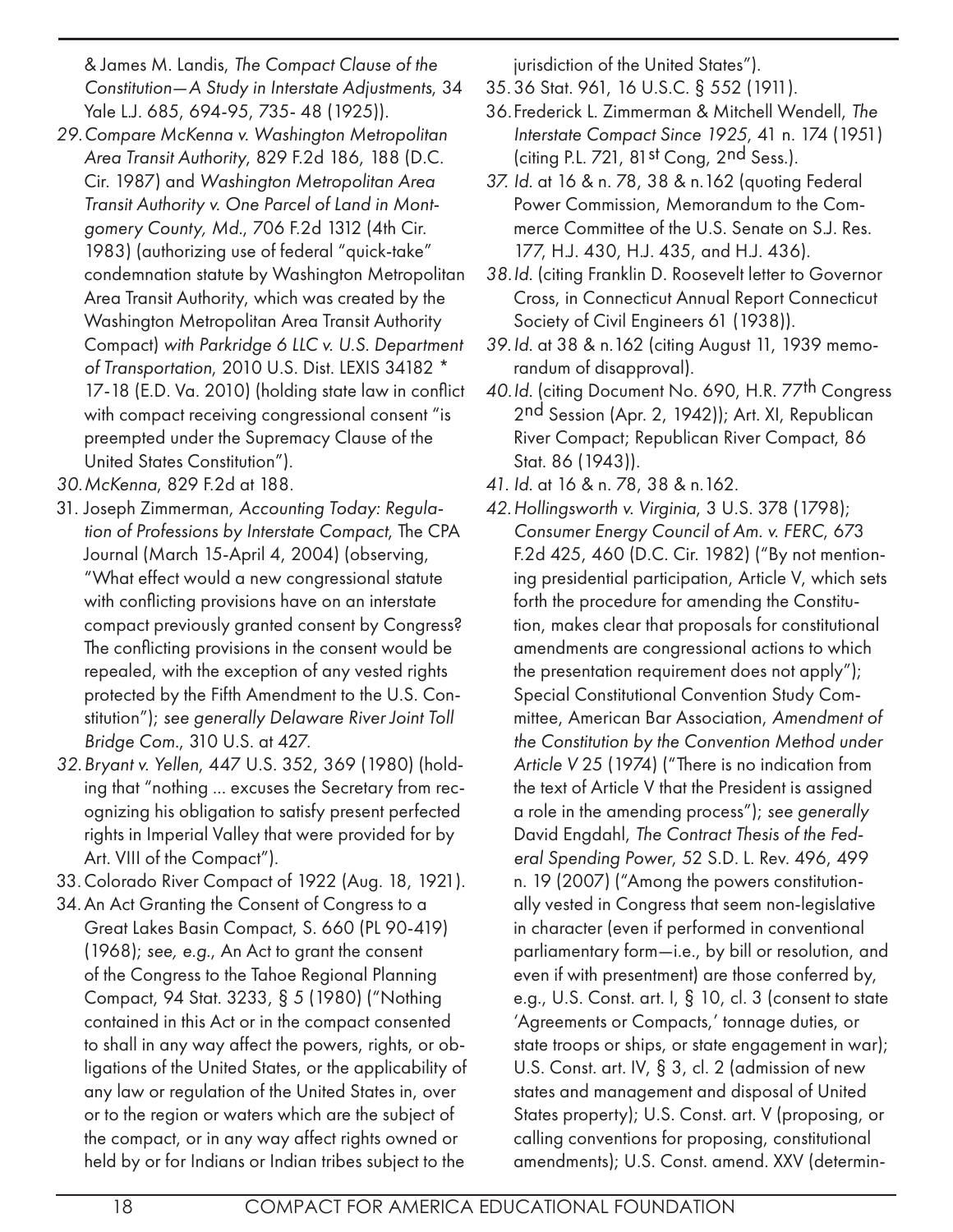ing presidential inability or ability to discharge duties of office). From time to time, some of these have been mistakenly regarded by courts (even by the Supreme Court, and even within the past few decades) as legislative powers; but the historical mainline of the case law, and the principled common sense of the provisions in context, is to the contrary")).

*43.Compare Zimmerman & Wendell*, *supra*, at 93 & n. 334, 94 ("Virtually without exception, consent to compacts has been given by act of Congress or by joint resolution. It follows that presidential signature or the overriding of a veto has been a necessary part of the consent process . . . whatever the original meaning of the consent requirement may have been with regard to compacts, settled usage now has definitely established the President's power to participate in the consent process"); with Michael Greve, *Compacts Cartels and Congressional Consent*, 68 Mo. L. Rev. 285, 319 n. 138 (Spring 2003) ("Whereas affirmative federal legislation is of course subject to presentment and presidential veto, the state activities listed in Article I, Section 10 are subject only to the consent of the Congress, thus rendering approval of compacts somewhat easier to obtain than ordinary legislation"); Seth Barrett Tillman, *A Textualist Defense of Article I, Section 7, Clause 3: Why Hollingsworth v. Virginia Was Rightly Decided, and Why INS v. Chadha Was Wrongly Reasoned*, 83 Tex. L. Rev. 1265, 1349 n.183 (2005) ("A Congress that acts pursuant to a provision demanding 'consent' of both houses may very well have met the minimum requirement of the clause. However, by bypassing the President, the Congress might thereby have excluded the federal courts from enforcing its edict"); Adam Schleifer, *Interstate Agreement for Electoral Reform*, 40 Akron L. Rev. 717, 742 (2007) ("The new rule would then be that every time Congress consents to an interstate agreement, the agreement becomes federal law. This seems an eminently reasonable and possible holding. As discussed previously, it is unclear what this concept adds to the regime anyway. The subject matter of the compact itself only seems relevant under a theory of delegation whereby Congress is simply delegating its lawmaking authority to the states. But such a theory would seemingly violate the Presentment Clause in

that the President is excluded from the process"); David Engdahl, *supra*, at 499 n.19.

- 44.Zimmerman & Wendell, *supra*, at 94.
- *45.Virginia*, 148 U.S. at 521 ("The Constitution does not state when the consent of Congress shall be given, whether it shall precede or may follow the compact made, or whether it shall be express or may be implied. In many cases the consent will usually precede the compact or agreement, as where it is to lay a duty of tonnage, to keep troops or ships of war in time of peace, or to engage in war. But where the agreement relates to a matter which could not well be considered until its nature is fully developed, it is not perceived why the consent may not be subsequently given. Story says that the consent may be [an] implied act of Congress, admitting such State into the Union, is an implied consent to the terms of the compact"); *see also Cuyler*, 449 U.S. at 441; *Wharton v. Wise*, 153 U.S. 155 (1894).
- *46.Ins v. Chadha*, 462 U.S. 919, 951 (1983) ("President's participation in the legislative process was to protect the Executive Branch from Congress and to protect the whole people from improvident laws"); *Myers v. United States*, 272 U.S. 52, 123 (1926) ("The President is a representative of the people just as the members of the Senate and of the House are, and it may be, at some times, on some subjects, that the President elected by all the people is rather more representative of them all than are the members of either body of the Legislature whose constituencies are local and not countrywide..."); The Federalist No. 73 (Alexander Hamilton) (Gideon ed., 1818).
- *47. Cf. The Head Money Cases*, 112 U.S. 580, 599 (1884).
- 48.Art. Conf. art. VI. (stating that "[n]o two or more states shall enter into any treaty, confederation or alliance whatever between them without the consent of the United States in Congress assembled"); Zimmerman & Wendell, *supra*, at 31 ("It is sometimes said that an interstate compact is a treaty between states. In a number of respects this categorization is apt"); *cf. Hinderlider v. La Plata Co.*, 304 U.S. 92, 104 (1938) (discussing how compact clause "adopts to our Union of sovereign States the age-old treaty-making power of independent sovereign nations").